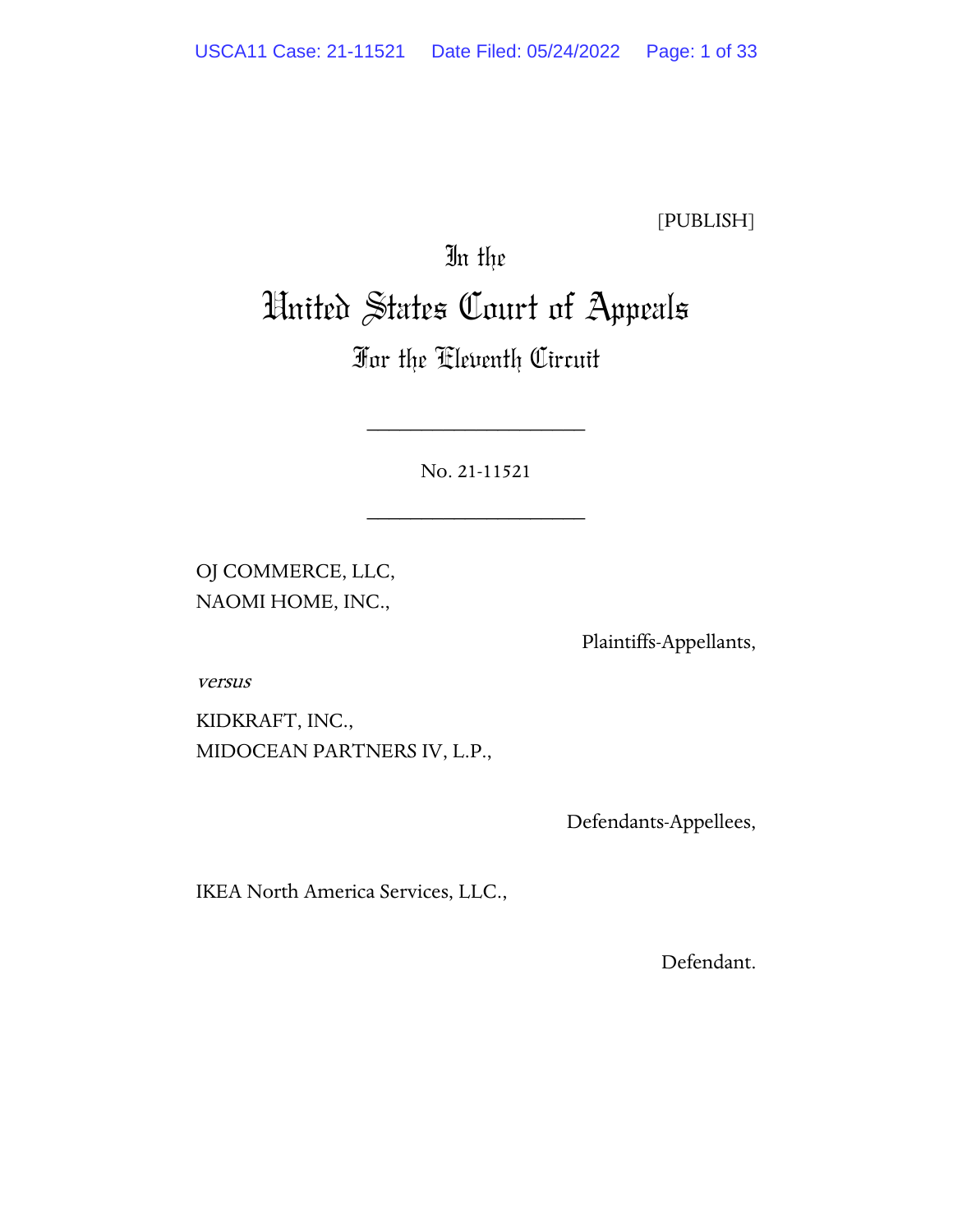\_\_\_\_\_\_\_\_\_\_\_\_\_\_\_\_\_\_\_\_

Appeal from the United States District Court for the Southern District of Florida D.C. Docket No. 0:19-cv-60341-MGC

\_\_\_\_\_\_\_\_\_\_\_\_\_\_\_\_\_\_\_\_

Before WILLIAM PRYOR, Chief Judge, ROSENBAUM, and BRASHER, Circuit Judges.

WILLIAM PRYOR, Chief Judge:

This antitrust appeal presents two questions. The first is whether MidOcean Partners IV, L.P., a private-equity firm, and KidKraft, Inc., a majority-owned subsidiary, are capable of conspiring with one another in violation of section one of the Sherman Act. See 15 U.S.C.  $\S$  1. The second is whether OJ Commerce, LLC, a retailer, and Naomi Home, Inc., a manufacturer, have marshalled substantial evidence to support their claim that KidKraft monopolized the market for the manufacture of wooden play kitchens in violation of section two of the Act. See id.  $\S$  2. Because we conclude that a company ordinarily cannot conspire with an entity it owns and controls and with which it does not compete, the district court correctly entered a summary judgment in favor of MidOcean and KidKraft on the section-one claim. The district court also correctly entered a summary judgment against the section-two claim because OJ Commerce and Naomi Home failed to present substantial evidence to support a viable theory of monopolization. And, because the remaining claim, premised on state law, rises and falls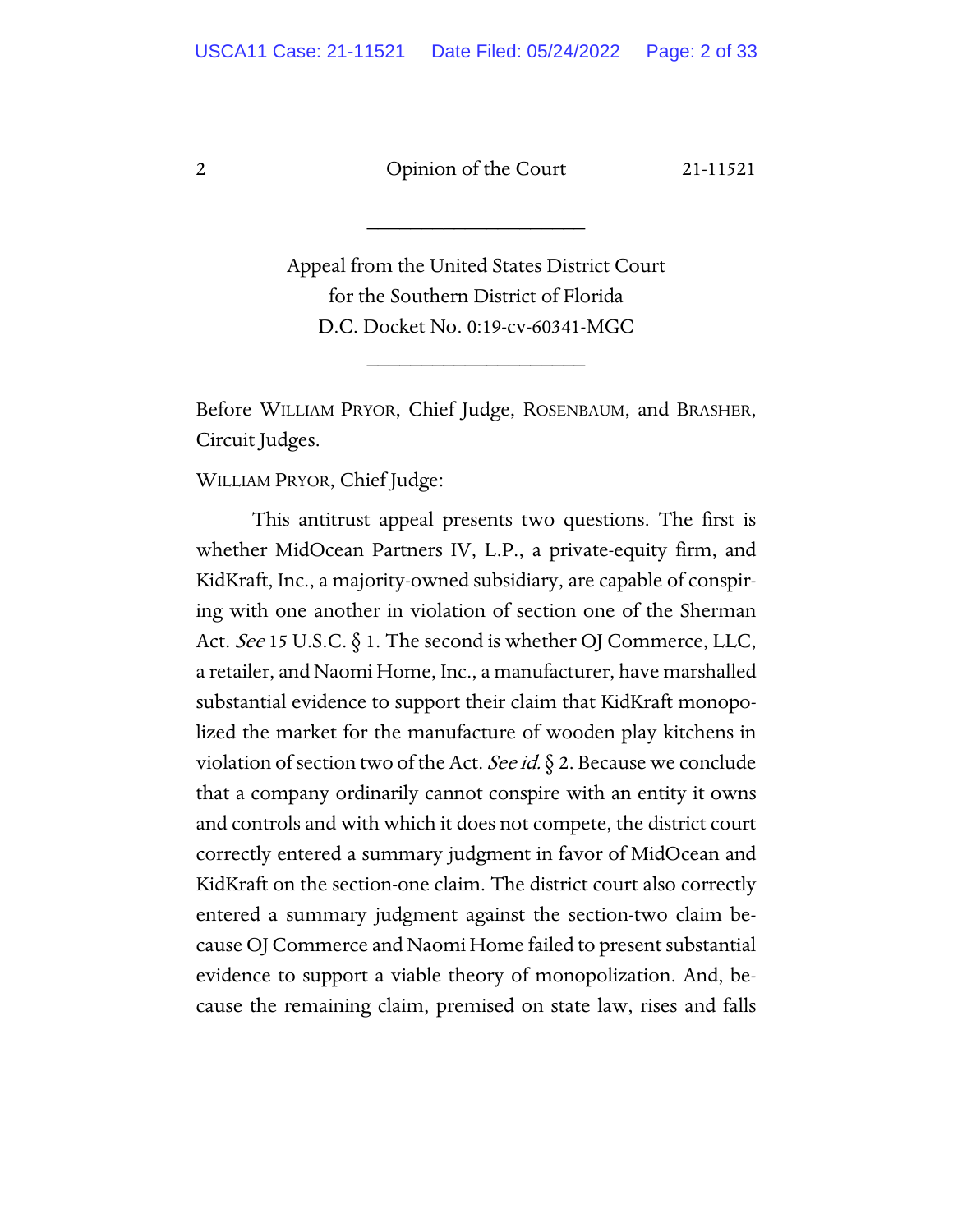with the antitrust claims, the district court correctly entered a summary judgment against that claim. We affirm.

#### I. BACKGROUND

KidKraft manufactures wooden play kitchens and other children's toys. It sells its products to tens—and sometimes hundreds—of commercial resellers. Those resellers include large retailers such as Amazon, Costco, Sam's Club, and Walmart.

OJ Commerce, a smaller online retailer, began purchasing wooden play kitchens from KidKraft in 2011. OJ Commerce describes itself as "an aggressive discounter" that "incentivizes other sellers . . . to keep their own prices on [the same] products low." And it was "at times ranked as high as [the] 13th largest" customer of KidKraft products. The company is owned and operated by Jacob Weiss.

Weiss also owns and operates Naomi Home, a manufacturer that, in 2011, sold exclusively to OJ Commerce. Naomi Home uses sales data from OJ Commerce "[a]s part of its market research to develop products." In 2013, Naomi Home began selling a wooden play kitchen through OJ Commerce. The parties dispute the degree of similarity between the Naomi Home kitchen and KidKraft's kitchen—KidKraft describes the former as a "knock-off" of the latter. Naomi Home also began "developing other play kitchens," but did not sell those kitchens during the relevant period.

In July 2015, private-equity firm MidOcean acquired a 57 percent ownership interest in KidKraft Group Holdings, LLC, the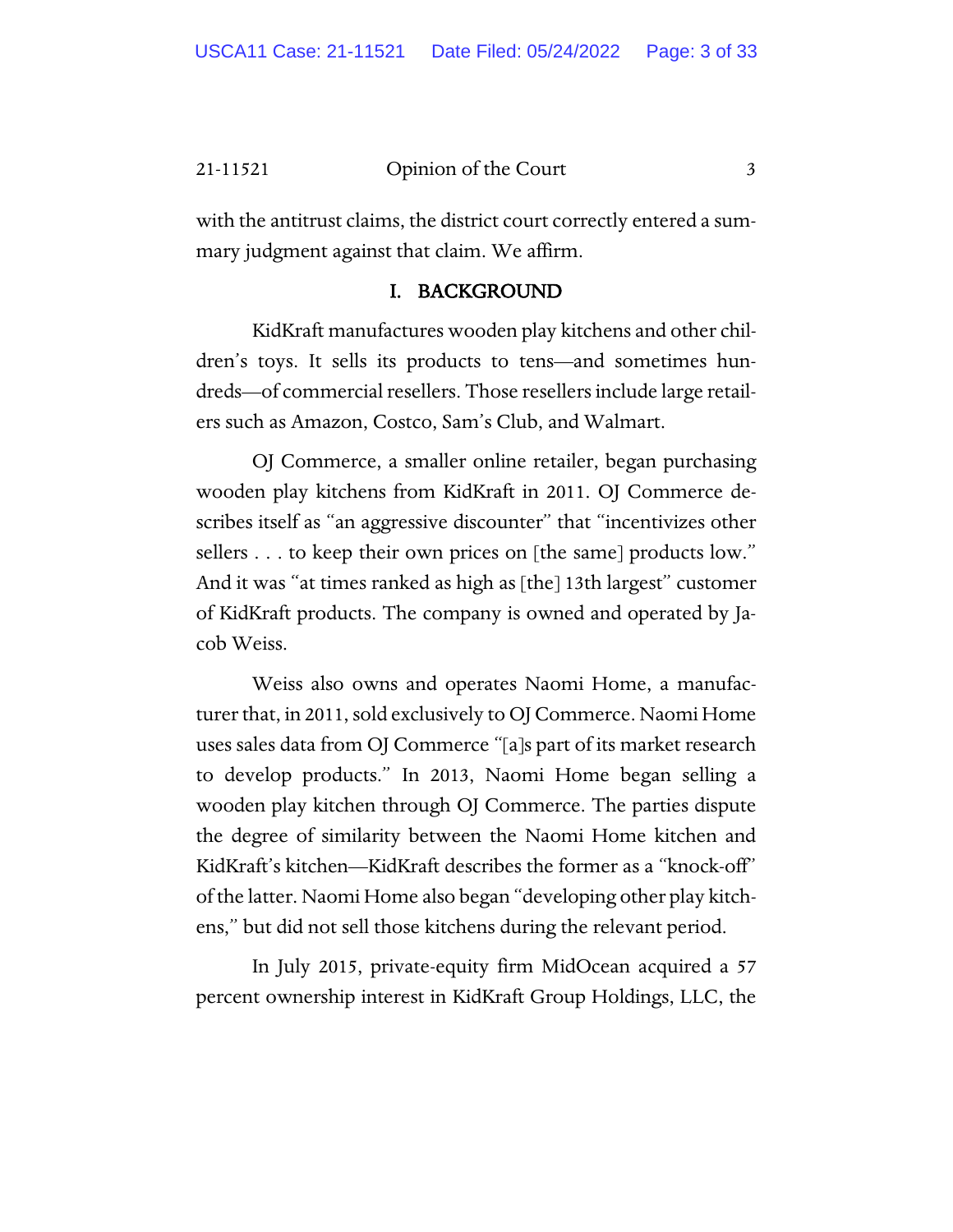company that wholly owns KidKraft. The acquisition agreement gave MidOcean the right to appoint a majority of the KidKraft board of directors, and MidOcean has exercised that right. MidOcean also enjoys certain approval rights. For example, MidOcean's written approval is required before KidKraft may appoint or remove officers, enter into corporate transactions worth over \$1 million, or change the size of the board. MidOcean has no other investments in the children's toy industry.

Sometime in 2015, Matan Wolfson, a KidKraft employee, had a conversation with Weiss about the Naomi Home kitchen. As Weiss recalls the conversation, "KidKraft was very upset about [the kitchen] and wanted to end its relationship with OJ Commerce." Wolfson asked Weiss why OJ Commerce was "competing with KidKraft." Weiss "told [Wolfson] that [OJ Commerce] was not competing with KidKraft because [OJ Commerce] w[as] selling to consumers and KidKraft was selling to retailers." Weiss also told Wolfson that Naomi Home "would agree not to produce any additional new items . . . that would compete with KidKraft and . . . wouldn't reach out to any of KidKraft's retailers [other than OJ Commerce] to compete with KidKraft." Wolfson replied that he was "going to take it up the chain and . . . let [Weiss] know." "But [Weiss] . . . didn't hear[] . . . back from him," and "the situation went away." Still, at Weiss's direction, Naomi Home "dropped plans to develop additional products" and "did not . . . try to sell any [of its] products to any retailers for approximately two years."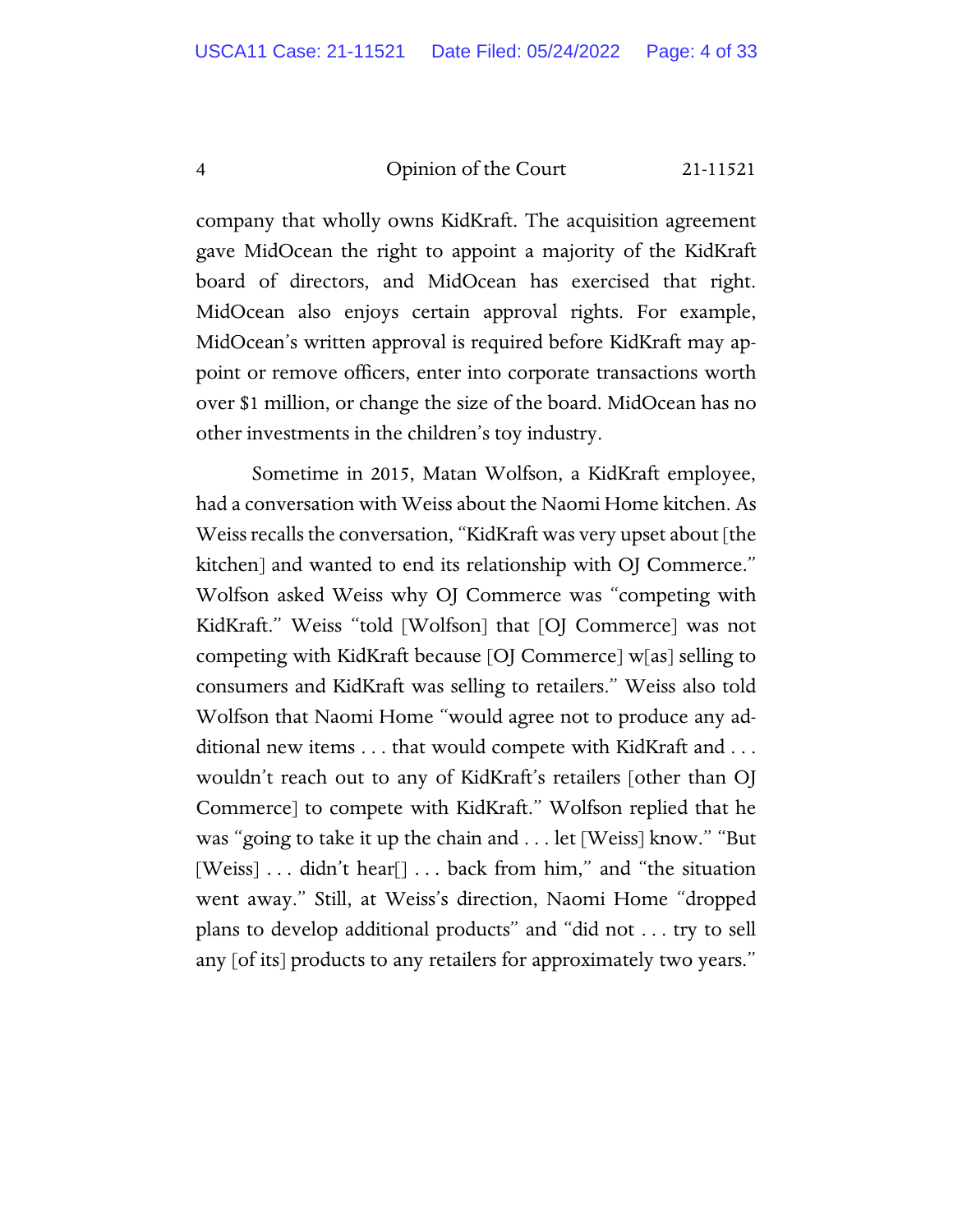OJ Commerce continued to sell Naomi Home kitchens, and KidKraft continued to supply its own kitchens to OJ Commerce.

The relationship between KidKraft and OJ Commerce came to an end in 2016. That year, OJ Commerce's sales of KidKraft's products "plummeted," although the parties dispute the cause of this decline. According to KidKraft, it believed that OJ Commerce "was using KidKraft's kitchen as a prop to drive consumers to the Naomi Home kitchen and was no longer focused on selling KidKraft's kitchens." OJ Commerce, by contrast, blames KidKraft for "not making inventory available . . . during this time period." Whatever the cause, a MidOcean board member reached out to KidKraft in November and instructed KidKraft to contact OJ Commerce about the "decline in sales." According to Weiss, KidKraft told him that it "was going to cut OJ[] [Commerce] off because it sold [Naomi Home]." Weiss urged KidKraft to change its mind, but KidKraft stopped supplying OJ Commerce two days later.

Following the termination, sales of Naomi Home wooden play kitchens "increased considerably," and Naomi Home attempted to sell the kitchens to third-party retailers. The company hired Michael Drobnis, a seasoned independent sales representative, for that task. But "every retailer [he] contacted declined . . . to carry Naomi Home's [k]itchen." Drobnis "received the impression that [the retailers] did not want to carry a product that would directly compete with Kid[K]raft and thereby upset the applecart." Drobnis put Weiss in touch with Shannon Lord, a Costco employee who explained to Drobnis in February 2017 "that the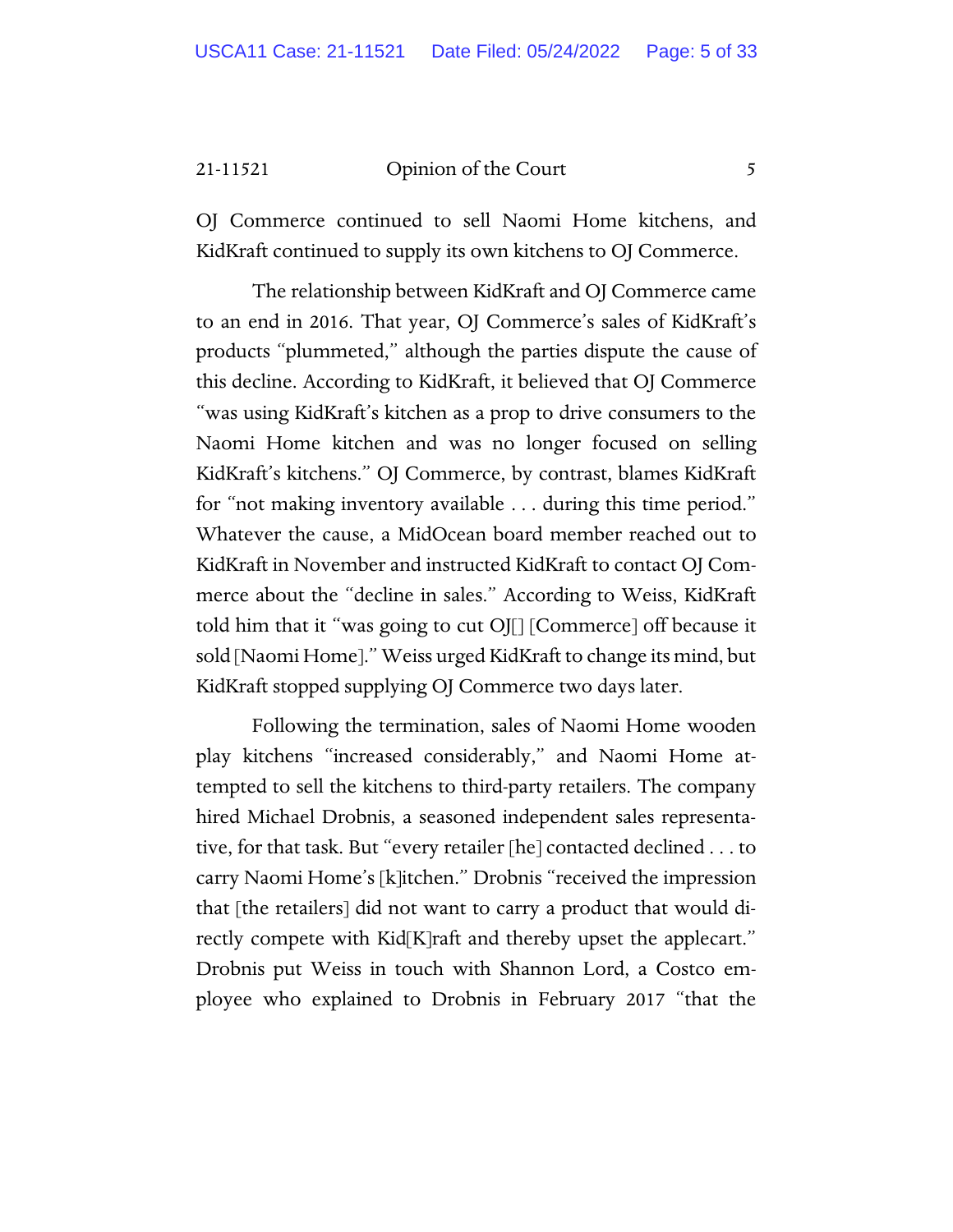[wooden play kitchen] category was already filled." On a telephone call, Lord told Weiss that "Costco did not want to jeopardize its relationship with KidKraft by purchasing Naomi Home kitchens."

OJ Commerce and Naomi Home sued KidKraft and MidOcean. OJ Commerce and Naomi Home alleged that "KidKraft control[led] over 70% of the wooden play kitchen market in the continental United States." They asserted that "KidKraft's termination of its relationship with OJ[] [Commerce] had no legitimate business justification or procompetitive benefit" and violated section two of the Sherman Act. See 15 U.S.C.  $\S$  2. They asserted that, alternatively, the termination was a form of attempted monopolization, a separate violation of section two. See id. They asserted that KidKraft and MidOcean had violated section one of the Sherman Act, see id.  $\S$  1, by conspiring "to refuse to sell and boycott OJ[] [Commerce], solely on the basis of it selling the competing Naomi Home [k]itchen." They asserted that MidOcean committed tortious interference with contract by "induc[ing] KidKraft to terminate its business relationship with OJ[] [Commerce]." And they sought damages, including treble damages for the Sherman Act violations. See id.  $\S 15(a)$ .

At the close of discovery, KidKraft and MidOcean moved for summary judgment. By then, OJ Commerce and Naomi Home had come up with an additional theory in support of the section-two monopolization claim: "that KidKraft foreclosed [Naomi Home]'s access to retail channels of distribution by threatening other retailers that KidKraft would withhold sales of its toy kitchens if those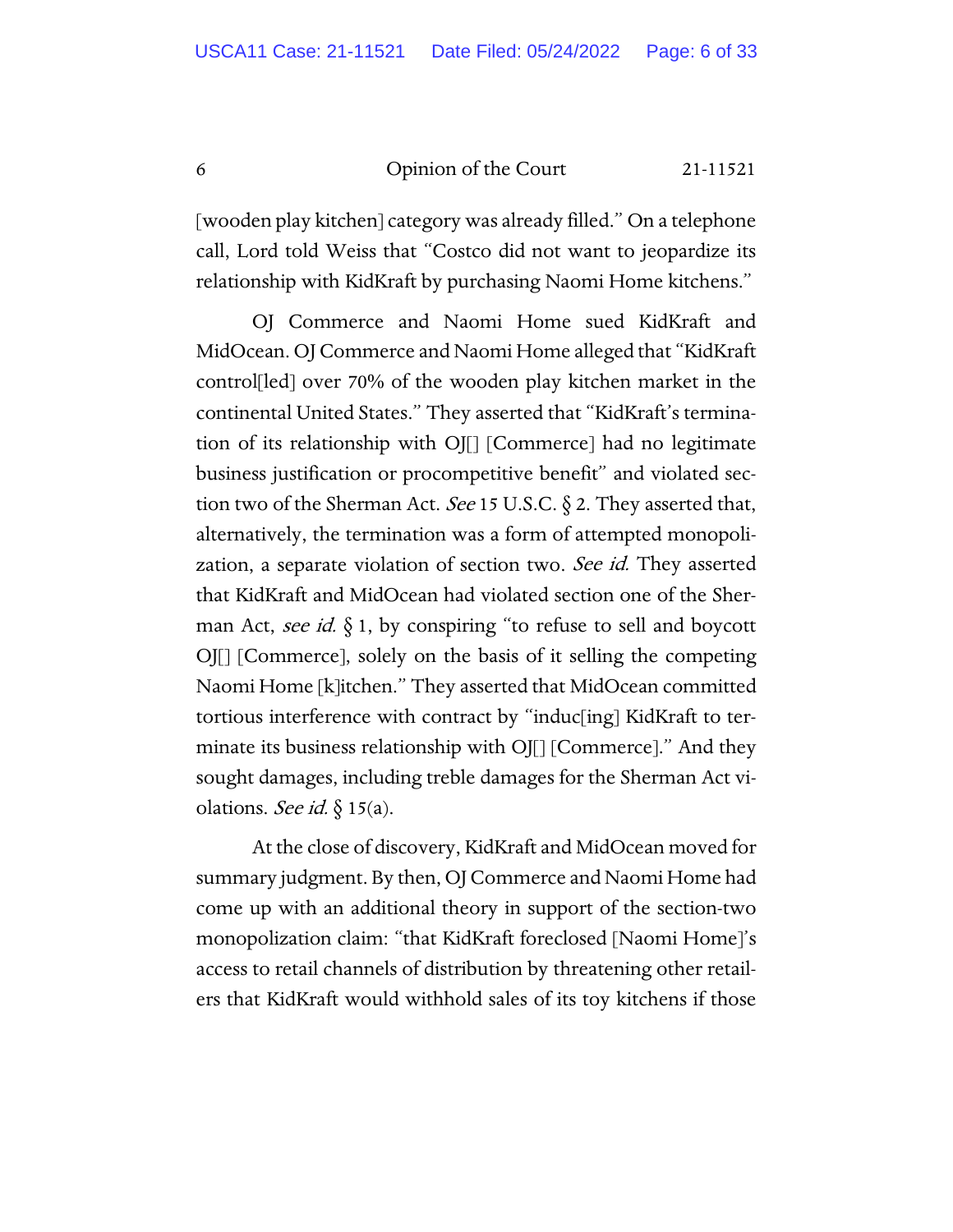retailers did business with [Naomi Home]." KidKraft argued that "there [was] no evidence to support [this] theory," and that, in any event, there was no evidence "that KidKraft foreclosed such a substantial portion of the market that competition was thereby harmed." As for the theory that KidKraft violated section two by terminating its relationship with OJ Commerce, KidKraft argued that the unilateral termination of a distributor is lawful under the Sherman Act; that a "rare exception to th[is] general rule" did not apply; that the termination did not cause anticompetitive harm; and that KidKraft had legitimate business reasons to justify the termination. KidKraft also argued that OJ Commerce and Naomi Home had failed to prove that KidKraft had monopoly power. MidOcean and KidKraft argued that the section-one claim failed because "MidOcean owns and controls KidKraft," so the two entities are "incapable of conspiring with one another." And MidOcean argued that the state-law claim failed because "the only torts . . . allege[d] [were] the alleged actions underlying the antitrust claims." "Thus, if the[] antitrust claims fail, so too must the[] tortious interference claim."

OJ Commerce and MidOcean opposed the motion. They argued, on the section-two claims, that it was a question of fact for the jury whether KidKraft had "threatened any other vendors for selling [Naomi Home] products"; there was no requirement to prove substantial foreclosure; the termination fell within the small class of unilateral terminations that are prohibited by section two; there was proof that KidKraft's "actions harmed competition by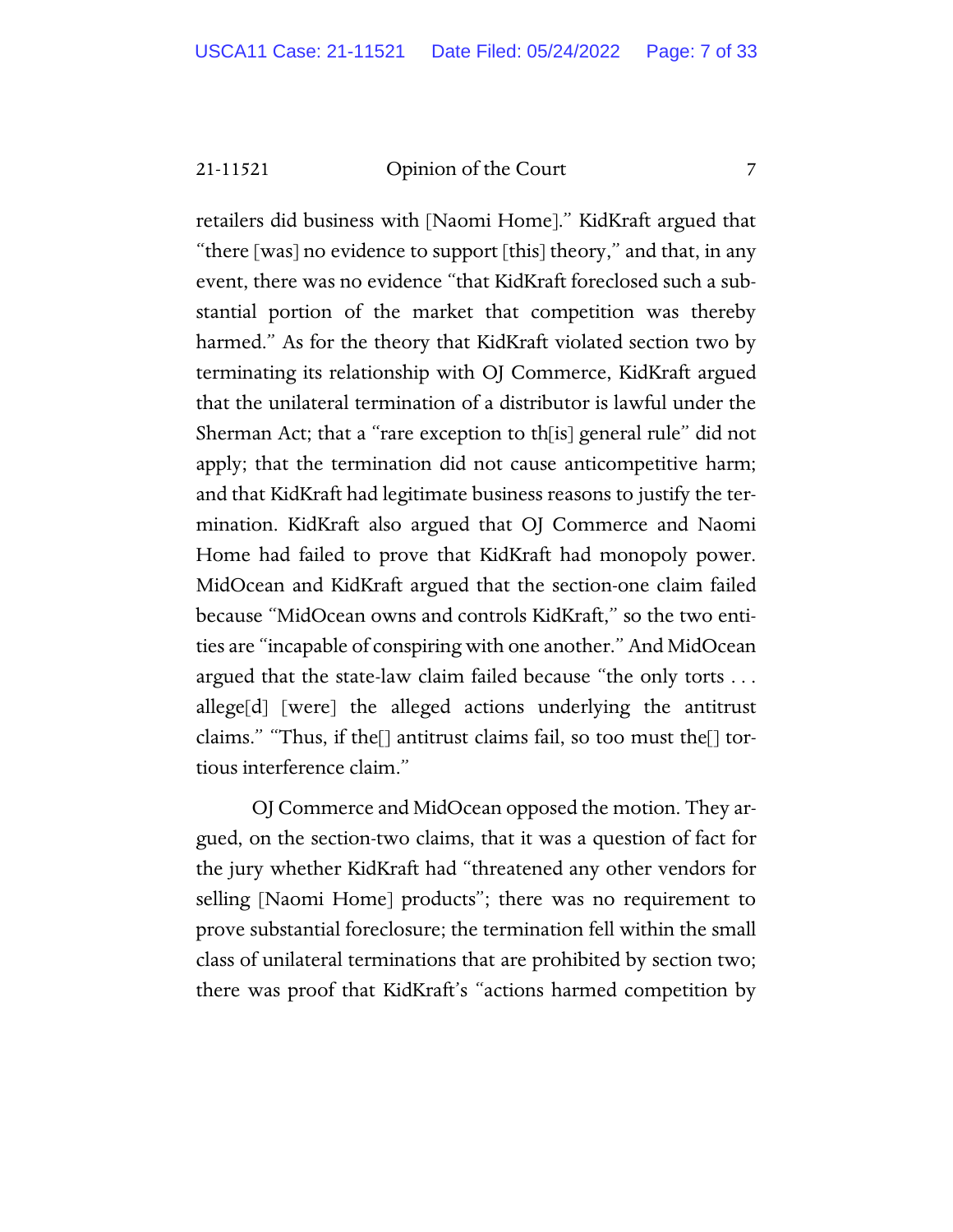causing increased prices and reduced product choice and innovation"; and there were disputes of fact about the reasons KidKraft advanced for the termination. They also argued that they had established that KidKraft enjoyed monopoly power in the market for wooden play kitchens. They argued, on the section-one claim, that KidKraft "is not a 'wholly owned' subsidiary of [MidOcean]." And they argued that the state-law claim was viable because their antitrust claims were meritorious.

After the parties were permitted to conduct additional discovery and file supplemental briefing, the district court entered summary judgment in favor of KidKraft and MidOcean. The district court found that there were "material issues of fact . . . as to the relevant product market and market power." It also found a genuine dispute regarding whether KidKraft and MidOcean were capable of conspiring for purposes of section one. But it entered summary judgment against the antitrust claims because OJ Commerce and Naomi Home "failed to establish harm to competition." It reasoned that the purported harm was "speculative" and amounted to "harm to competitors—not harm to the competition process in general, as required by law." And it granted summary judgment against the state-law claim because OJ Commerce and Naomi Home "conceded that their state law claim relies on their ability to succeed on their antitrust claim." Because it considered the absence of evidence of harm to competition to be fatal to the antitrust claims, the district court did not decide whether there was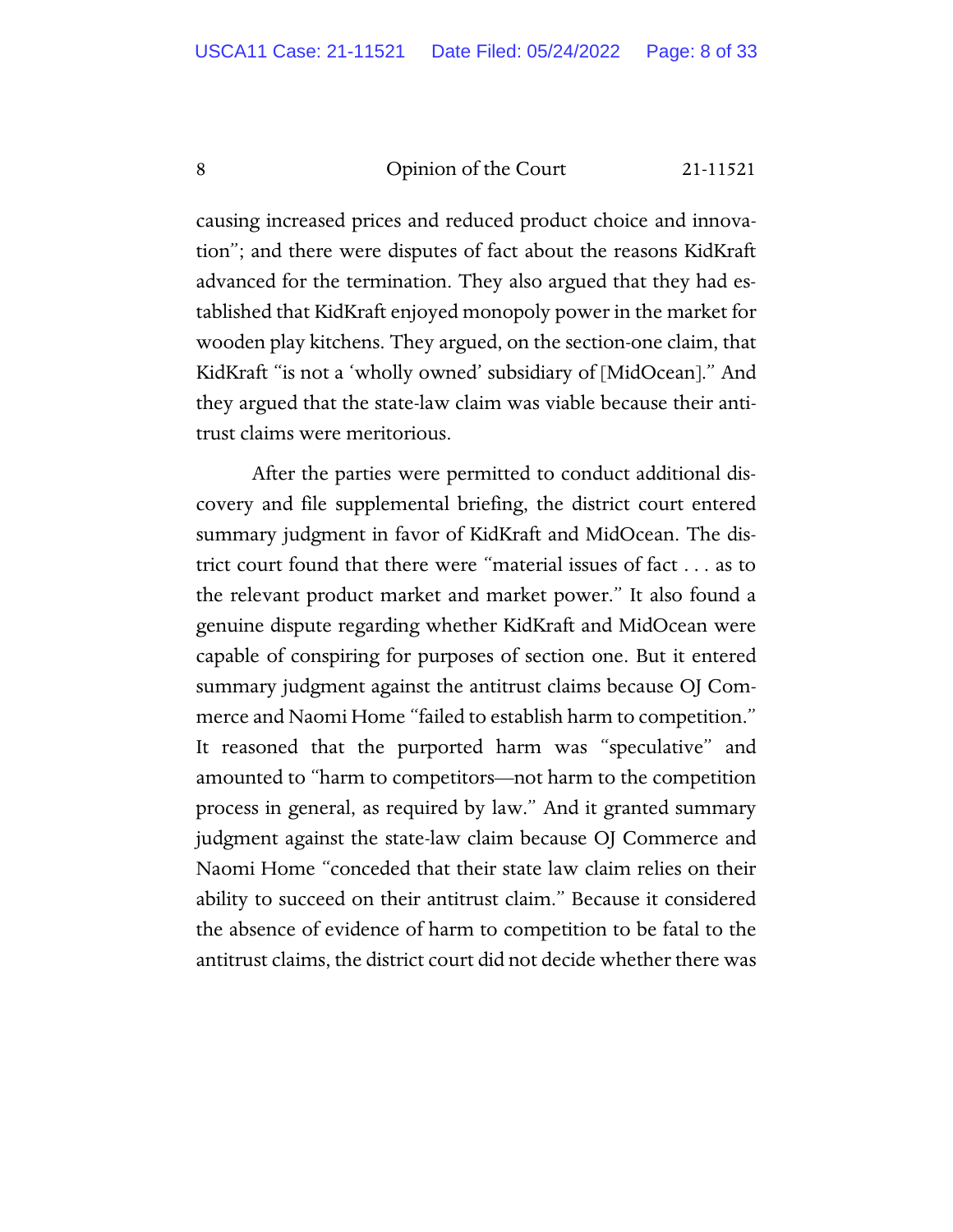a genuine dispute about KidKraft's justifications for the termination. OJ Commerce and Naomi Home timely appealed.

#### II. STANDARD OF REVIEW

"We review a summary judgment *de novo." Washington v.* Howard, 25 F.4th 891, 897 (11th Cir. 2022). "Summary judgment is only appropriate when there is no genuine dispute as to any material fact and the movant is entitled to judgment as a matter of law." Id. (internal quotation marks omitted). We "view the evidence and all factual inferences therefrom in the light most favorable to the non-moving party, and resolve all reasonable doubts about the facts in favor of the non-movant." Id. (internal quotation marks omitted).

#### III. DISCUSSION

We divide our discussion of the merits in three parts. We first explain why, as a matter of law, MidOcean and KidKraft cannot conspire under section one of the Sherman Act. We next explain why the section-two monopolization claim fails. Finally, we explain why the state-law claim similarly fails. We do not address the attempted-monopolization claim because OJ Commerce and Naomi Home forfeited any challenge to the dismissal of that claim by failing to address its merits in their initial brief. See Sapuppo v. Allstate Floridian Ins. Co., 739 F.3d 678, 680 (11th Cir. 2014).

Before turning to the merits, we explain why we have not redacted the public version of this opinion even though it discusses record evidence that the parties, with our permission, filed under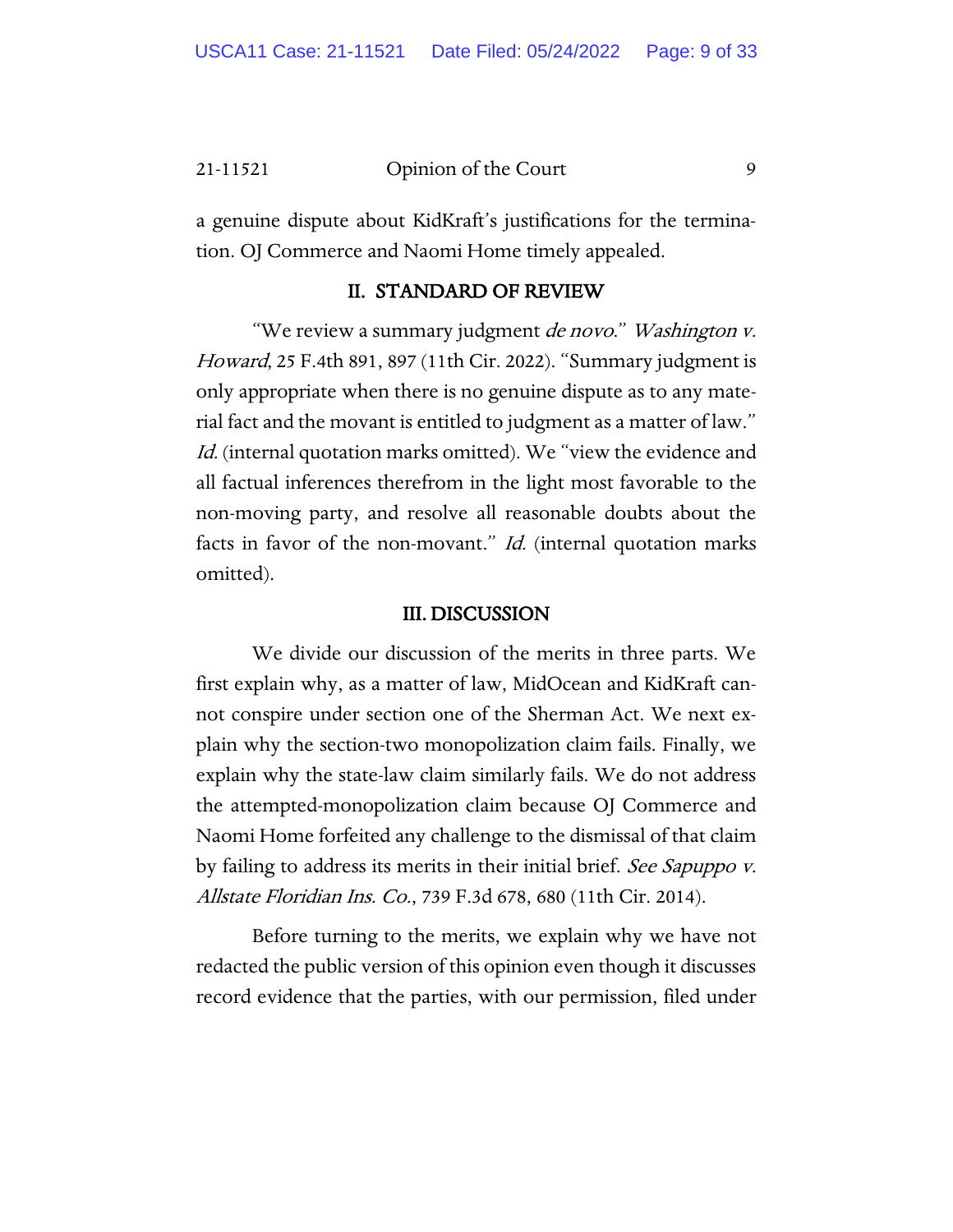seal. We granted the parties' motions to redact portions of the publicly available versions of their appellate briefs based on representations that those briefs "contain[ed] '[c]onfidential' or '[h]ighly [c]onfidential' information." But much of the information that was redacted should not have been.

There is a presumption that material attached to or included in a substantive filing, such as an appellate brief, "is subject to the public right of access." See Romero v. Drummond Co., 480 F.3d 1234, 1245–46 (11th Cir. 2007); accord Callahan v. United Network for Organ Sharing, 17 F.4th 1356, 1362 (11th Cir. 2021). The presumption "may be overcome by a showing of good cause." Romero, 480 F.3d at 1246. That showing ordinarily requires a party to establish that it has a "legitimate . . . privacy or proprietary interest in information" and that this interest would likely be harmed "if made public." See id.; Callahan, 17 F.4th at 1363 ("Concerns about trade secrets or other proprietary information . . . can overcome the public interest in access to judicial documents."). It follows that a party should not seek to seal information that is already public, see Perez-Guerrero v. U.S. Att'y Gen., 717 F.3d 1224, 1236 (11th Cir. 2013), or that would cause no harm to a party if disclosed, see Romero, 480 F.3d at 1246. But much of the redacted information—including the information we recount throughout this opinion—does not satisfy the good-cause requirement.

Publication of some of the redacted information would not harm a legitimate privacy or proprietary interest. Consider, for example, the sixth page of OJ Commerce and Naomi Home's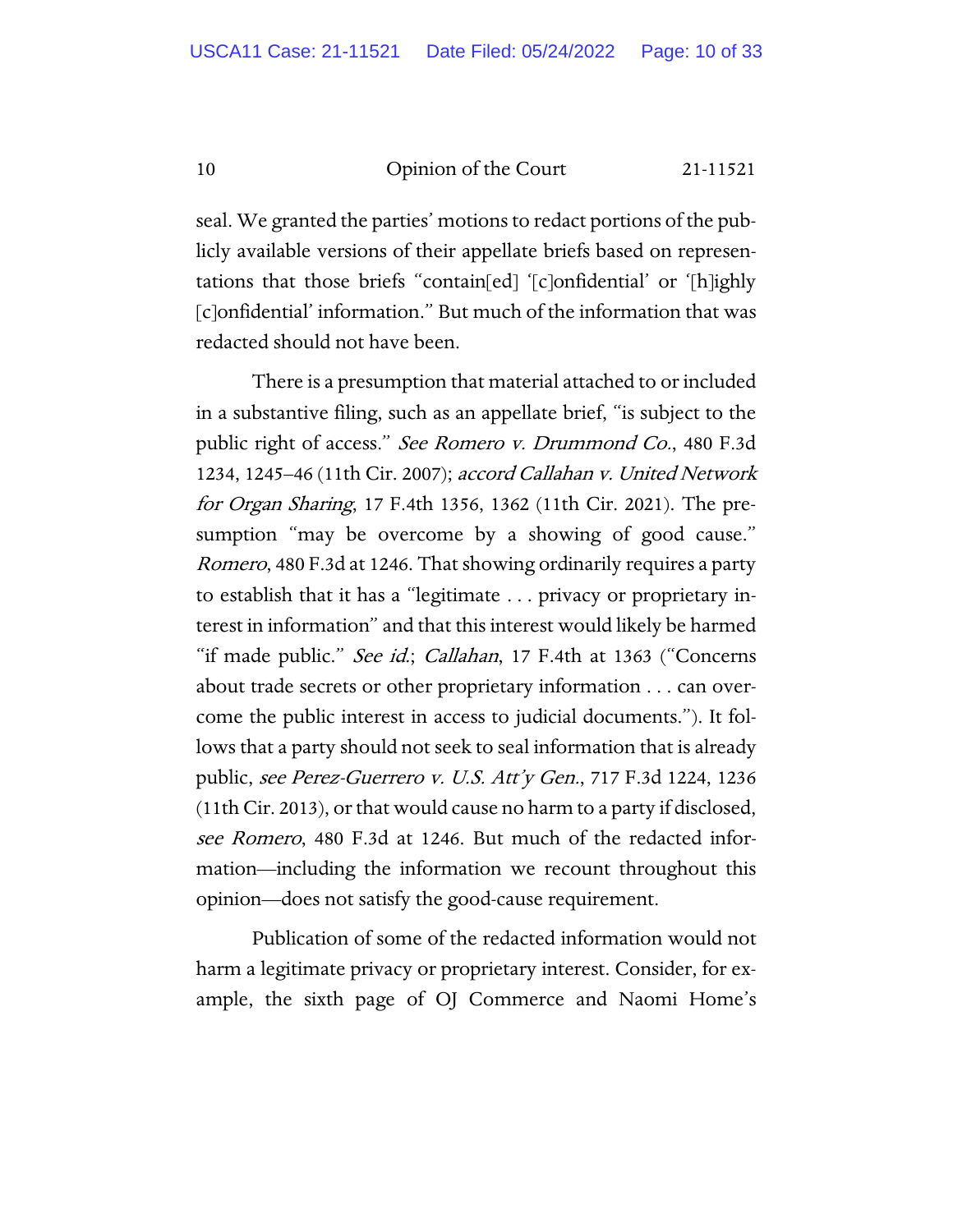opening brief. The first of two redactions on that page conceals that, before termination, OJ Commerce was a "top-20" reseller of KidKraft products. Assuming this fact was once private or proprietary, it is unclear how the publication today of a six-year-old tidbit about the parties' now-terminated relationship could harm a legitimate interest. Cf. Joy v. North, 692 F.2d 880, 894 (2d Cir.1982) ("[A] naked conclusory statement that publication of the [sealed document] will injure the [party] in the industry and local community falls woefully short of the kind of showing which raises even an arguable issue as to whether it may be kept under seal."). The second redaction conceals a statement from OJ Commerce and Naomi Home's expert that "[Naomi Home] stopped development of a train table and a dollhouse when KidKraft said it would stop selling to OJ[] [Commerce] if OJ[] [Commerce] continued to sell the [Naomi Home] [k]itchen." (Alteration adopted.) Again, there is no legitimate privacy or proprietary interest that could be harmed by the publication of this statement. Perhaps OJ Commerce and Naomi Home are embarrassed that Weiss allegedly agreed to a course of conduct they now claim to be anticompetitive. But the "desire to keep indiscreet communications out of the public eye . . . is not enough to satisfy our standard for good cause." *Callahan*, 17 F.4th at 1364.

Some of the information is also already publicly available. See Perez-Guerrero, 717 F.3d at 1236. For example, OJ Commerce and Naomi Home have redacted KidKraft's alleged market share, even though they mentioned the figure in their publicly filed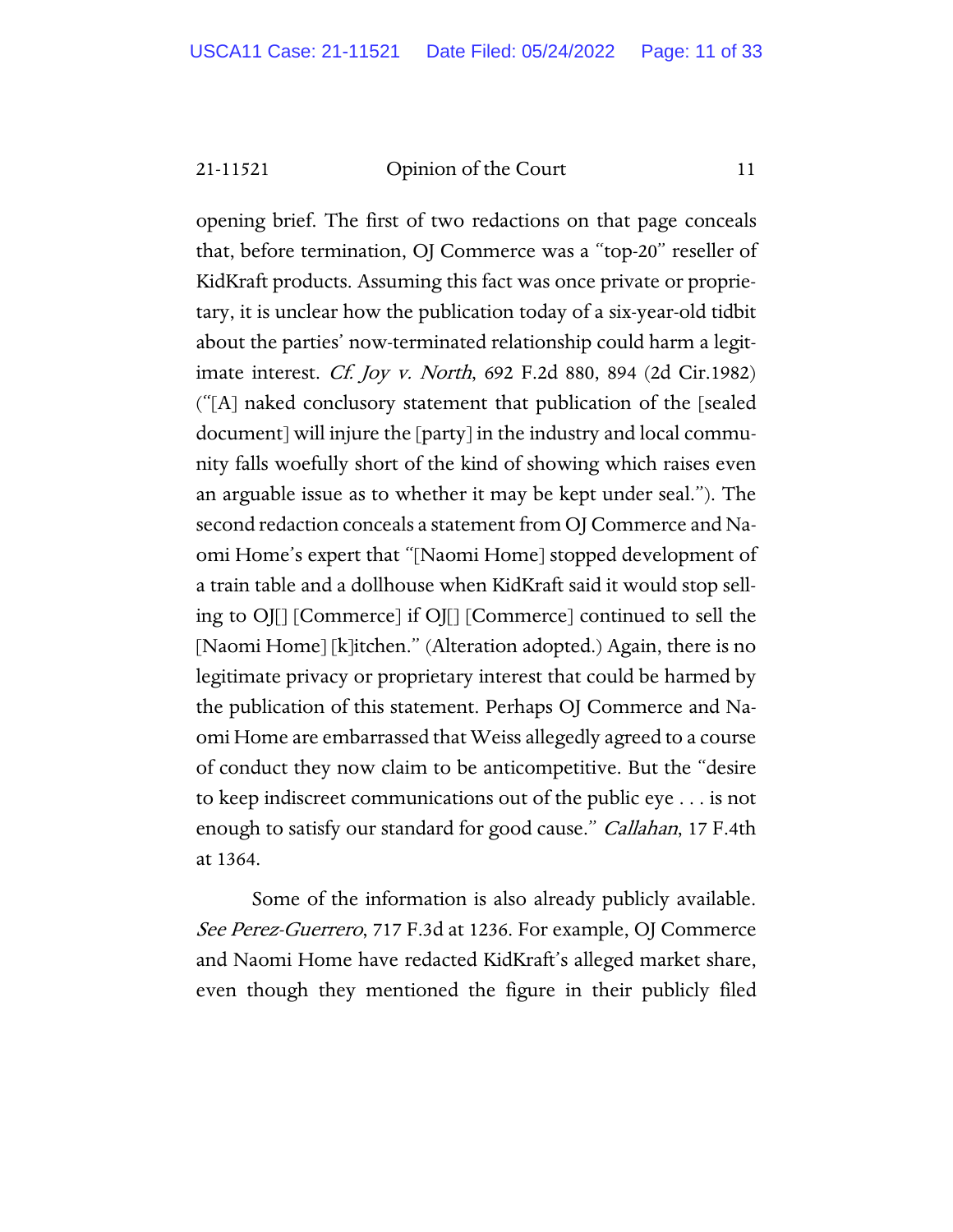complaint, and even though the district court also mentioned that figure in its publicly filed opinion. Similarly, OJ Commerce and Naomi Home have disclosed certain information in their initial brief, only to redact that same information in their reply brief.

### A. MidOcean and KidKraft are Incapable of Conspiring under Section One.

"The Sherman Act contains a basic distinction between concerted and independent action." Copperweld Corp. v. Indep. Tube Corp., 467 U.S. 752, 767 (1984) (internal quotation marks omitted). Section one of the Sherman Act, which prohibits "[e]very contract, combination . . . , or conspiracy, in restraint of trade," 15 U.S.C.  $\S$  1, concerns only "[c]oncerted activity," Copperweld, 467 U.S. at 768. By its terms, the section "does not reach conduct that is wholly unilateral." *Id.* (internal quotation marks omitted). "[U]nilateral activity" is instead the concern of section two of the Act. Id.

When assessing whether concerted activity is present, "it is not determinative that [the] two parties to an alleged [section] 1 violation are legally distinct entities." Am. Needle, Inc. v. Nat'l Football League, 560 U.S. 183, 196 (2010). "The question is whether the [relevant] agreement joins together independent centers of decisionmaking." Id. (internal quotation marks omitted). "If it does, the entities are capable of conspiring under [section] 1, and the court must decide whether the restraint of trade is an . . . illegal one." *Id.* This "inquiry is one of competitive reality," see id.; a court must determine "whether there is a contract, combination, or conspiracy amongst separate economic actors pursuing separate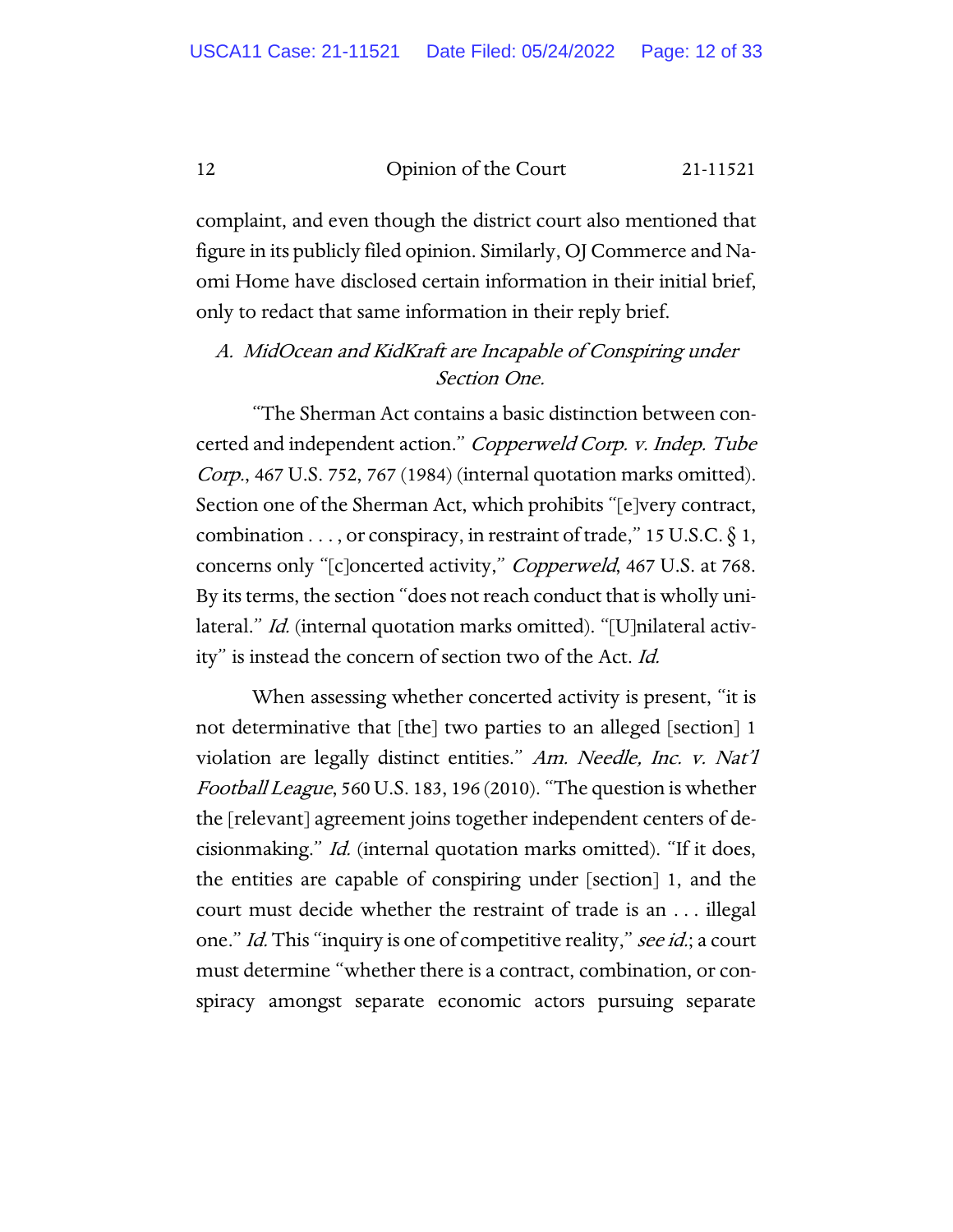economic interests, such that the agreement deprives the marketplace of independent centers of decisionmaking, and therefore of diversity of entrepreneurial interests, and thus of actual or potential competition," *id.* at 195 (alteration adopted) (citations and internal quotation marks omitted).

Two decisions of the Supreme Court guide our review. In Copperweld Corp. v. Independence Tube Corp., the Court held that "the coordinated activity of a parent and its wholly owned subsidiary must be viewed as that of a single enterprise for purposes of [section] 1 of the Sherman Act." 467 U.S. at 771. The Court explained that "a parent and a wholly owned subsidiary always have a unity of purpose or a common design." *Id.* (internal quotation marks omitted). And "[t]hey share a common purpose whether or not the parent keeps a tight rein over the subsidiary . . . [because] the parent may assert full control at any moment if the subsidiary fails to act in the parent's best interests." *Id.* at 771–72.

By contrast, the Court later held in *American Needle, Inc. v.* National Football League—a lawsuit about professional football teams' licensing of intellectual property—that the National Football League and its constituent teams *were* capable of conspiring in violation of the Sherman Act. See 560 U.S. at 186–87. Because "[e]ach of the teams [was] a substantial, independently owned, and independently managed business[,] '[t]heir general corporate actions [were] guided or determined' by 'separate corporate consciousnesses,' and 'their objectives [were]' not 'common.'" Id. at 196 (alteration adopted) (quoting *Copperweld*, 467 U.S. at 771).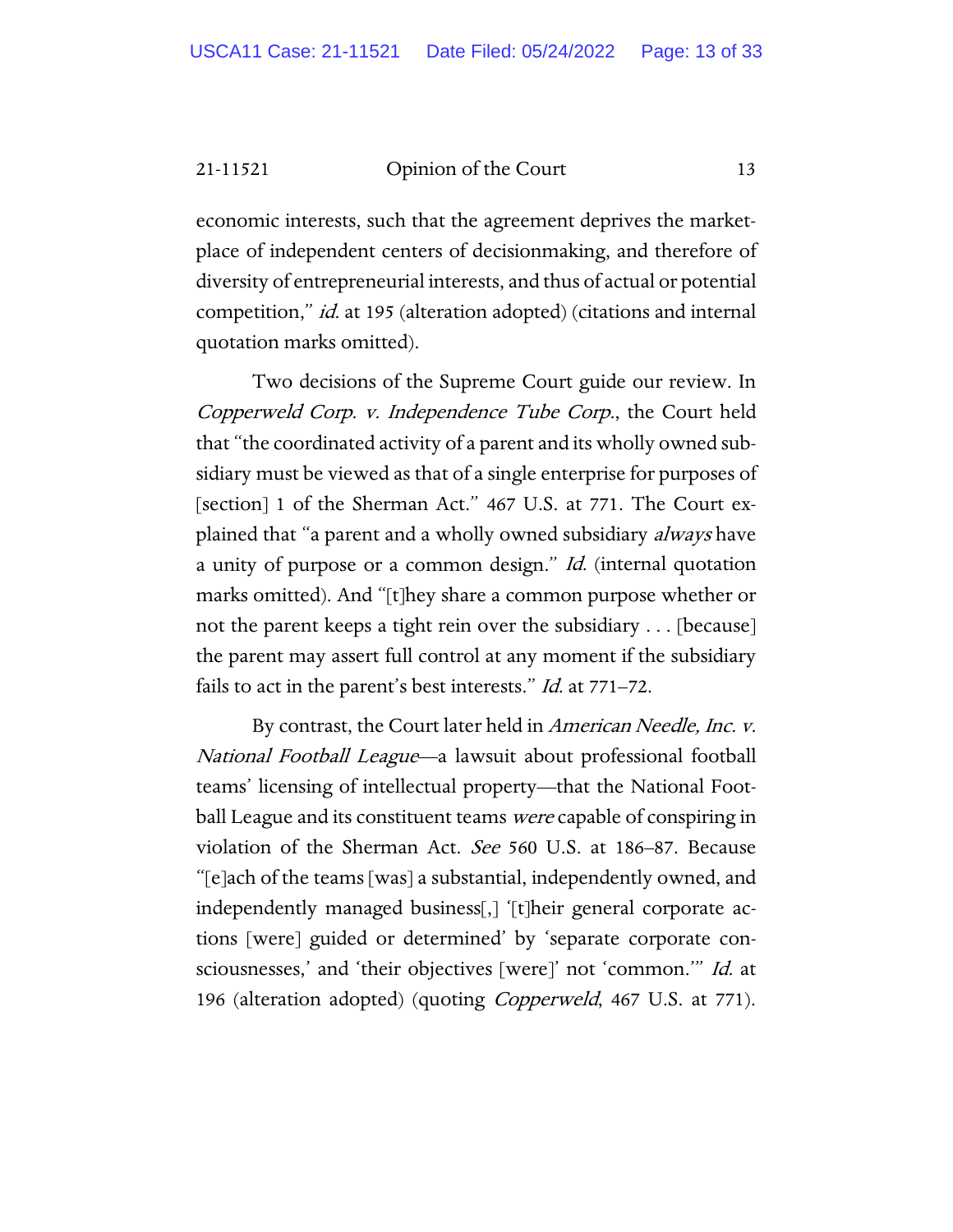Moreover, "[t]he teams compete[d] with one another, not only on the playing field, but [also] . . . in the market for intellectual property." *Id.* at 196–97. So, "[d]ecisions by [League] teams to license their separately owned trademarks collectively . . . [were] decisions that 'depriv[ed] the marketplace of independent centers of decisionmaking." *Id.* at 197 (quoting *Copperweld*, 467 U.S. at 769).

Although the Supreme Court has declined to address "under what circumstances, if any, a parent may be liable for conspiring with [a subsidiary] it does not completely own," *Copperweld*, 467 U.S. at 767, Copperweld and American Needle suggest that "the presence of a minority interest in a 'subsidiary' corporation does not itself dictate that the subsidiary can conspire with the 'parent' corporation that controls it," see 7 PHILLIP E. AREEDA & HERBERT HOVENKAMP, ANTITRUST LAW: AN ANALYSIS OF ANTITRUST PRINCIPLES AND THEIR APPLICATION ¶ 1466a, at 234 (4th ed. 2017). Particularly when none of the participants are competitors, the majority and minority interest-holders will usually have a unity of economic interests. See id. 1466d3, at 238. And because the Supreme Court has "suggested that the core . . . of Sherman Act [section] 1's conspiracy concept is the aggregation of previously independent market power," id. 1466a, at 234, agreements between non-competing entities that aggregated their decision-making before the alleged conspiracy took place will ordinarily not implicate that concern. For that reason, "majority ownership and control should be presumptively decisive" when determining whether a parent and subsidiary can conspire. Id.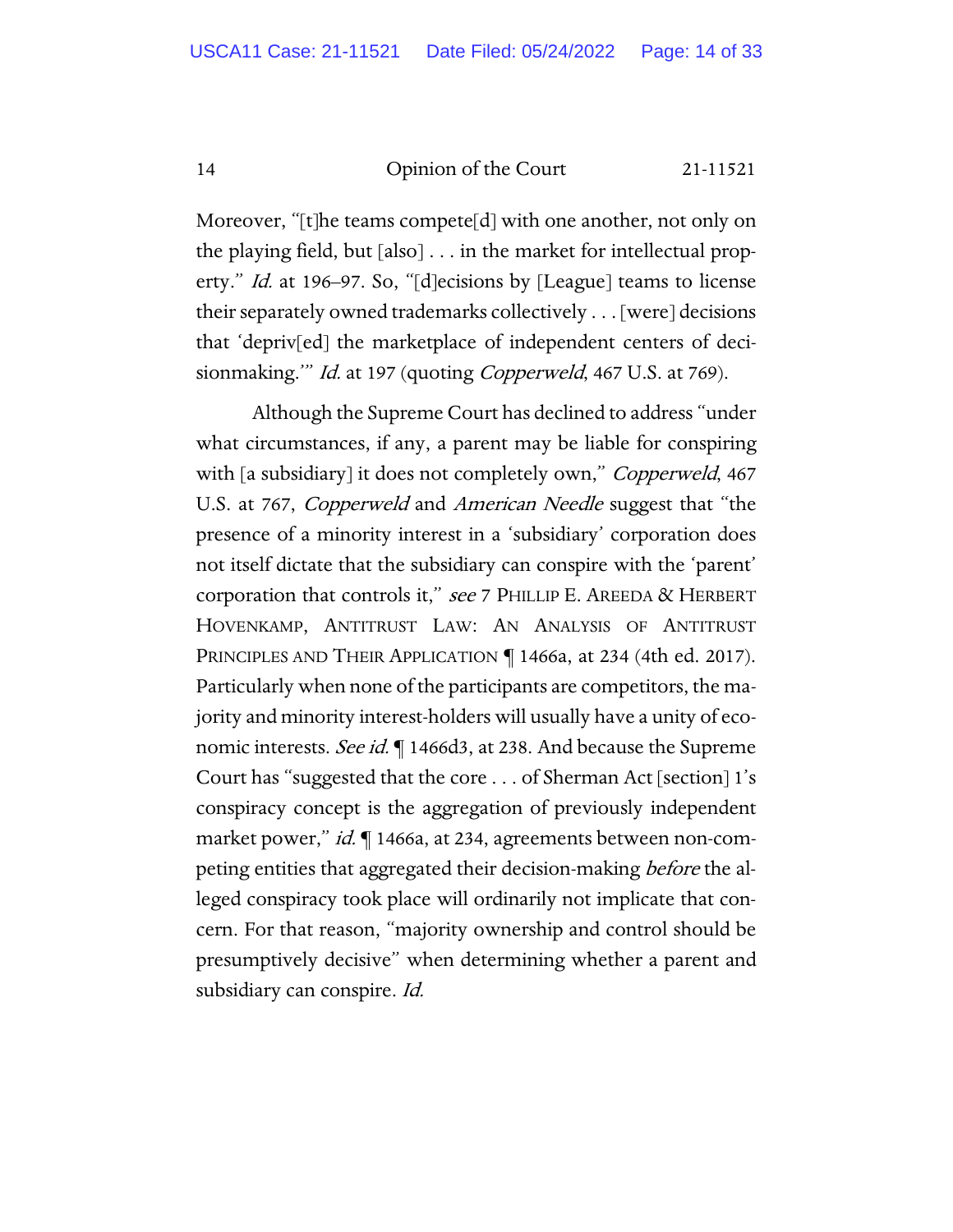As we have already explained, MidOcean owns nothing other than its interest in KidKraft that sells toys of any type. And as noncompetitors, MidOcean and KidKraft are incapable of conspiring for purposes of section one because the evidence establishes that MidOcean has majority ownership of and controls KidKraft. It is undisputed that, during the relevant period, MidOcean owned approximately 57 percent of the membership interests in the company that wholly owns KidKraft. MidOcean also controlled KidKraft. Under the acquisition agreement, MidOcean "appoint[s] a majority of the seats on the KidKraft [b]oard of [d]irectors." MidOcean "maintains control over the strategic direction of KidKraft and controls the hiring and firing of the executive officers of KidKraft." KidKraft requires MidOcean's prior approval to change the size of the KidKraft board, appoint or remove officers, or enter into a transaction "in excess of \$1 million." And MidOcean "retains the authority to wind up KidKraft's activities." KidKraft is also MidOcean's "only investment in the children's toy industry." Cf. Am. Needle, 560 U.S. at 197 (considering it "[d]irectly relevant" to the analysis that "the teams compete in the [relevant] market"). Because MidOcean controlled and majority-owned KidKraft before the agreement at issue, the two entities shared a single "corporate consciousness," see Copperweld, 467 U.S. at 771, and the agreement could not "deprive[] the marketplace of independent centers of decisionmaking," see Am. Needle, 560 U.S. at 195 (internal quotation marks omitted).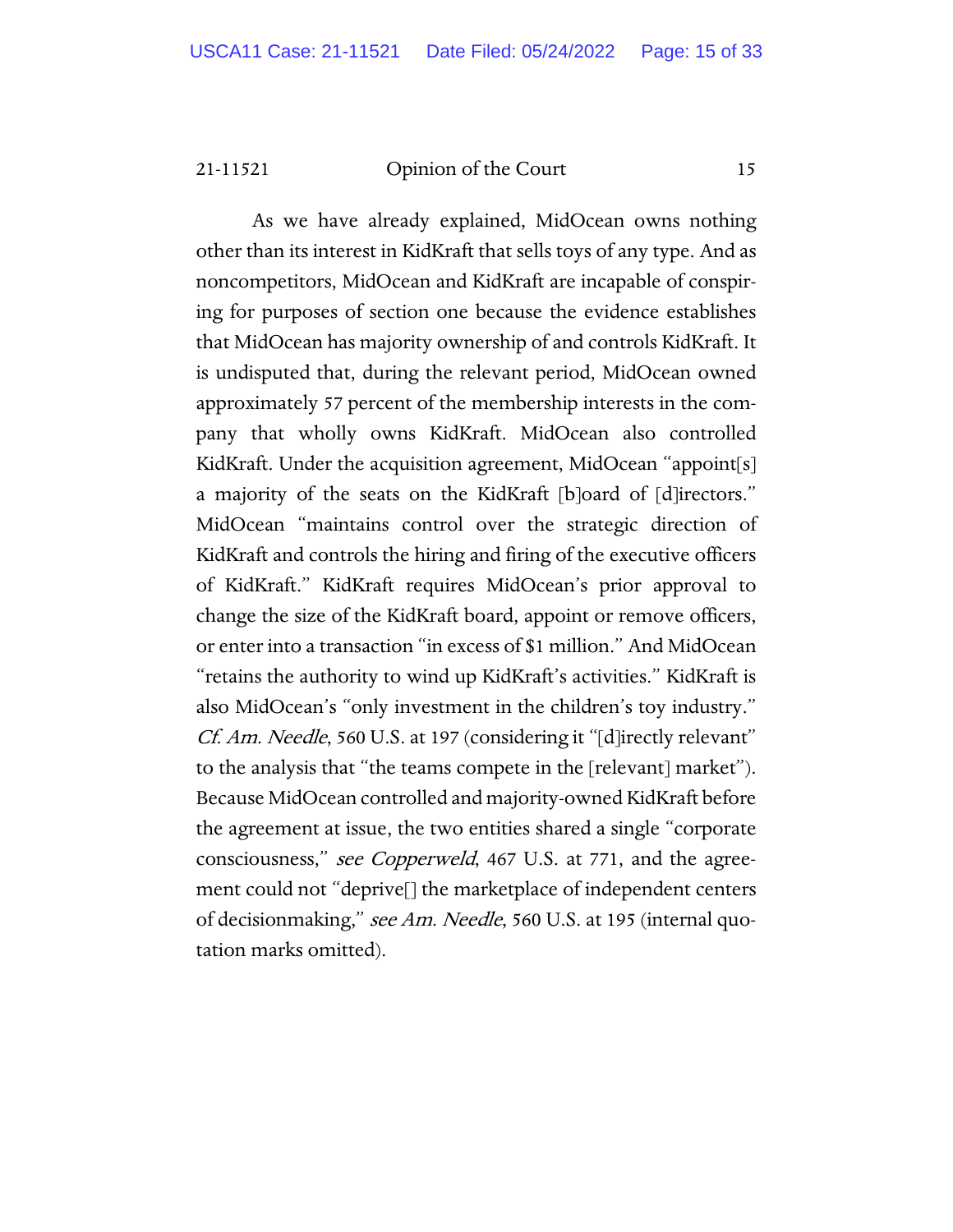OJ Commerce and Naomi Home argue that this "inquiry [presents] a fact-intensive issue for the jury," but they do not identify any facts that would permit a reasonable jury to conclude that KidKraft and MidOcean are "separate economic actors pursuing separate economic interests." See Copperweld, 467 U.S. at 769. OJ Commerce and Naomi Home mention that KidKraft and MidOcean "have separate officers[,] . . . [and] separate corporate headquarters in locations thousands of miles from each other," and that "[d]ecisions relating to KidKraft's day-to-day operations are made by KidKraft's own management team rather than by MidOcean." But "[t]he[se] factors simply describe the manner in which [a] parent chooses to structure a subunit of itself," *id.* at 772 n.18—a "formalistic distinction[]" that is of little relevance to the "functional analysis" the Court must perform, see Am. Needle, 560 U.S. at 191–92; 7 AREEDA & HOVENKAMP, *supra*, 1467d2, at 245 ("[W]hether related corporations share offices, employees, or officers is irrelevant to the unity of their operation."). Under that functional analysis, KidKraft and MidOcean "share a common purpose whether or not [MidOcean] keeps a tight rein over [KidKraft]" because the evidence establishes that MidOcean "may assert full control at any moment if [KidKraft] fails to act in [MidOcean's] best interests." See Copperweld, 467 U.S. at 771–72; 7 AREEDA & HOVENKAMP, supra, ¶ 1467a, at 242 ("[M]ajority ownership with its centralized power to control, whether or not apparently exercised in detail on a day-to-day basis, creates a single entity for antitrust purposes.").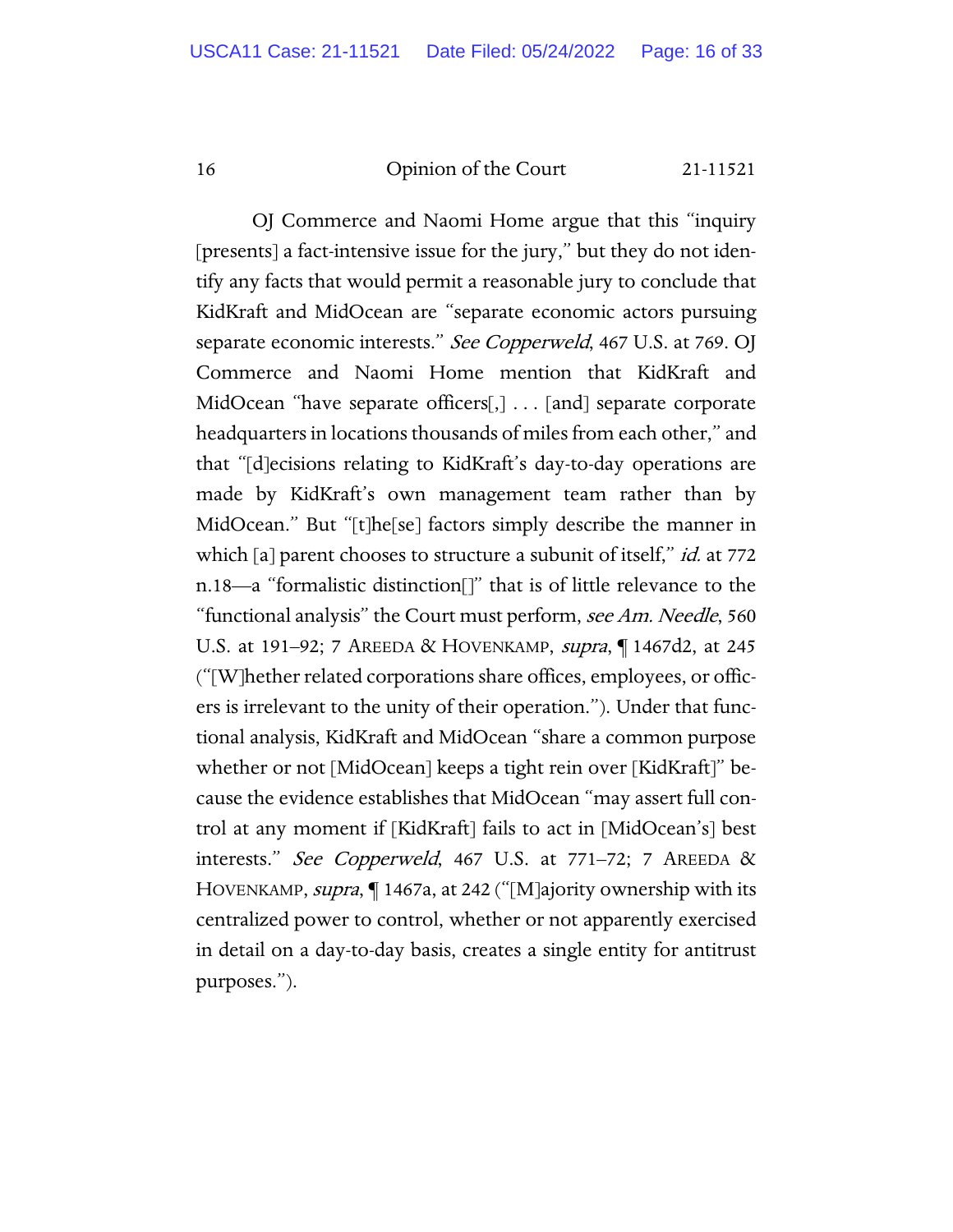B. The Record Presents No Substantial Evidence that MidOcean and KidKraft Violated Section Two.

Although section two of the Sherman Act prohibits "monopoliz[ing], or attempt[ing] to monopolize . . . any part of the trade or commerce among the several States," 15 U.S.C. § 2, "[t]he mere possession of monopoly power, and the concomitant charging of monopoly prices, is . . . not unlawful," Verizon Commc'ns Inc. v. Law Offs. of Curtis V. Trinko, LLP, 540 U.S. 398, 407 (2004). Because "[t]he opportunity to charge monopoly prices—at least for a short period—is what . . . induces [the] risk taking that produces innovation and economic growth, . . . the possession of monopoly power will not be found unlawful unless it is accompanied by an element of anticompetitive *conduct.*" *Id.* To prove monopolization in violation of section two, a plaintiff must establish "(1) the possession [by the defendant] of monopoly power in the relevant market and (2) the willful acquisition or maintenance of that power as distinguished from growth or development as a consequence of a superior product, business acumen, or historic accident." Morris Commc'ns Corp. v. PGA Tour, Inc., 364 F.3d 1288, 1293–94 (11th Cir. 2004) (quoting United States v. Grinnell Corp., 384 U.S. 563, 570–71 (1966)). We also require section-two plaintiffs to prove "harm to competition . . . within [the] relevant . . . market." Spanish Broad. Sys. of Fla., Inc. v. Clear Channel Commc'ns, Inc., 376 F.3d 1065, 1074 (11th Cir. 2004) (internal quotation marks omitted).

The first element—monopoly power in a relevant market is not at issue because KidKraft does not challenge the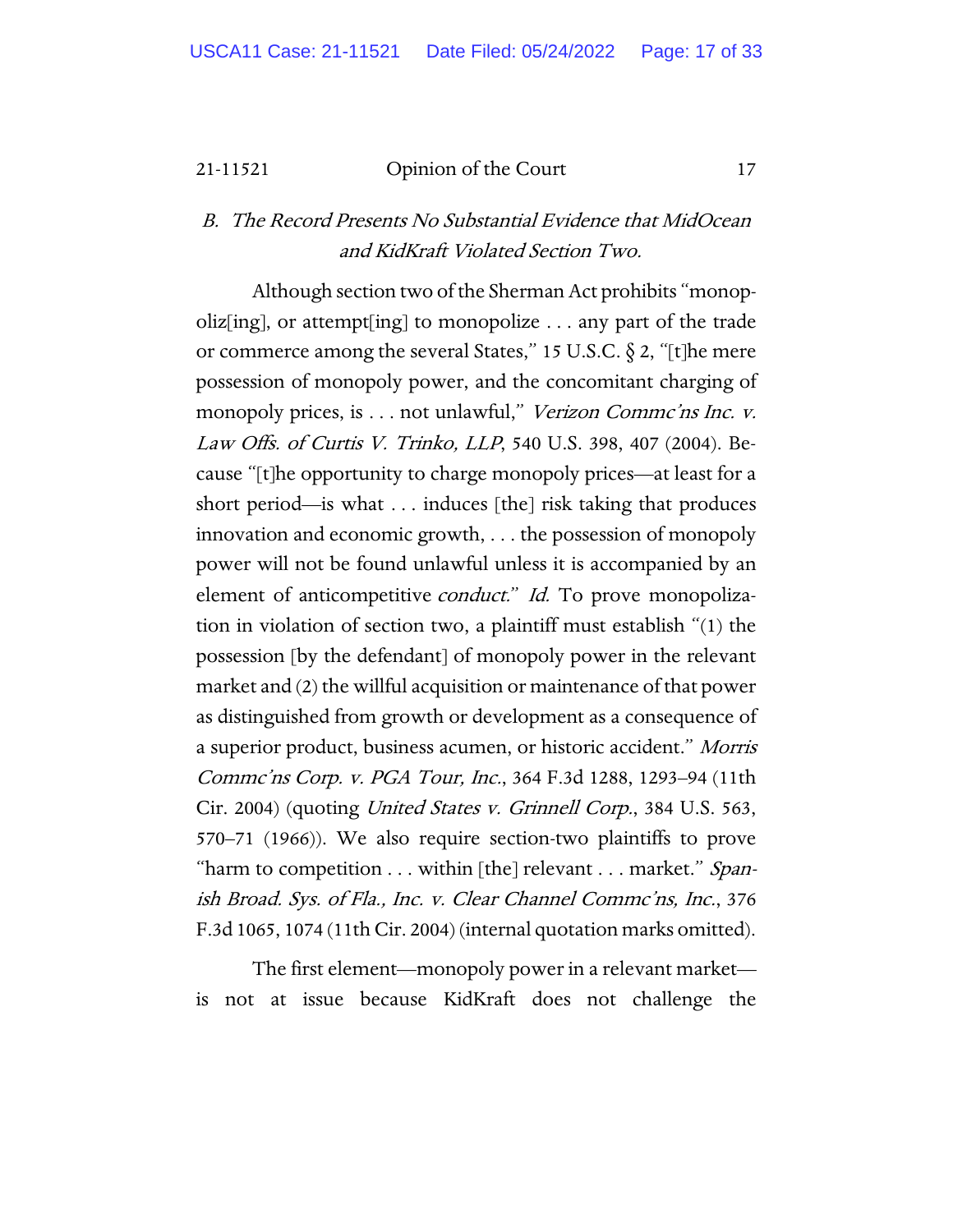determination of the district court that "material issues of fact exist as to the relevant product market and market power." So, we proceed from the assumption that the relevant market is the market for wooden play kitchens in the United States. And we assume that KidKraft possessed monopoly power in that market throughout the relevant period.

OJ Commerce and Naomi Home advance two theories of harm in support of the second element. First, OJ Commerce argues that KidKraft's termination of its relationship with OJ Commerce was an unlawful refusal to deal. Second, Naomi Home argues that KidKraft engaged in "unlawful monopoly maintenance" by threatening "other vendors for selling [Naomi Home] products."

We address each theory of harm in turn, and we explain why KidKraft was entitled to a summary judgment in its favor. We also reject the contention that KidKraft has forfeited many of the arguments it presses on appeal.

1. The Refusal-To-Deal Theory Is Not Viable.

"[T]he Sherman Act does not restrict the long recognized right of a trader or manufacturer engaged in an entirely private business, freely to exercise his own independent discretion as to parties with whom he will deal." Trinko, 540 U.S. at 408 (alteration adopted) (internal quotation marks omitted). So, "the monopolist's unilateral refusal to deal is not ordinarily a suspect act." 3 AREEDA &HOVENKAMP, supra, ¶ 658f, at 187. Still, "the right is [not] unqualified," Aspen Skiing Co. v. Aspen Highlands Skiing Corp., 472 U.S.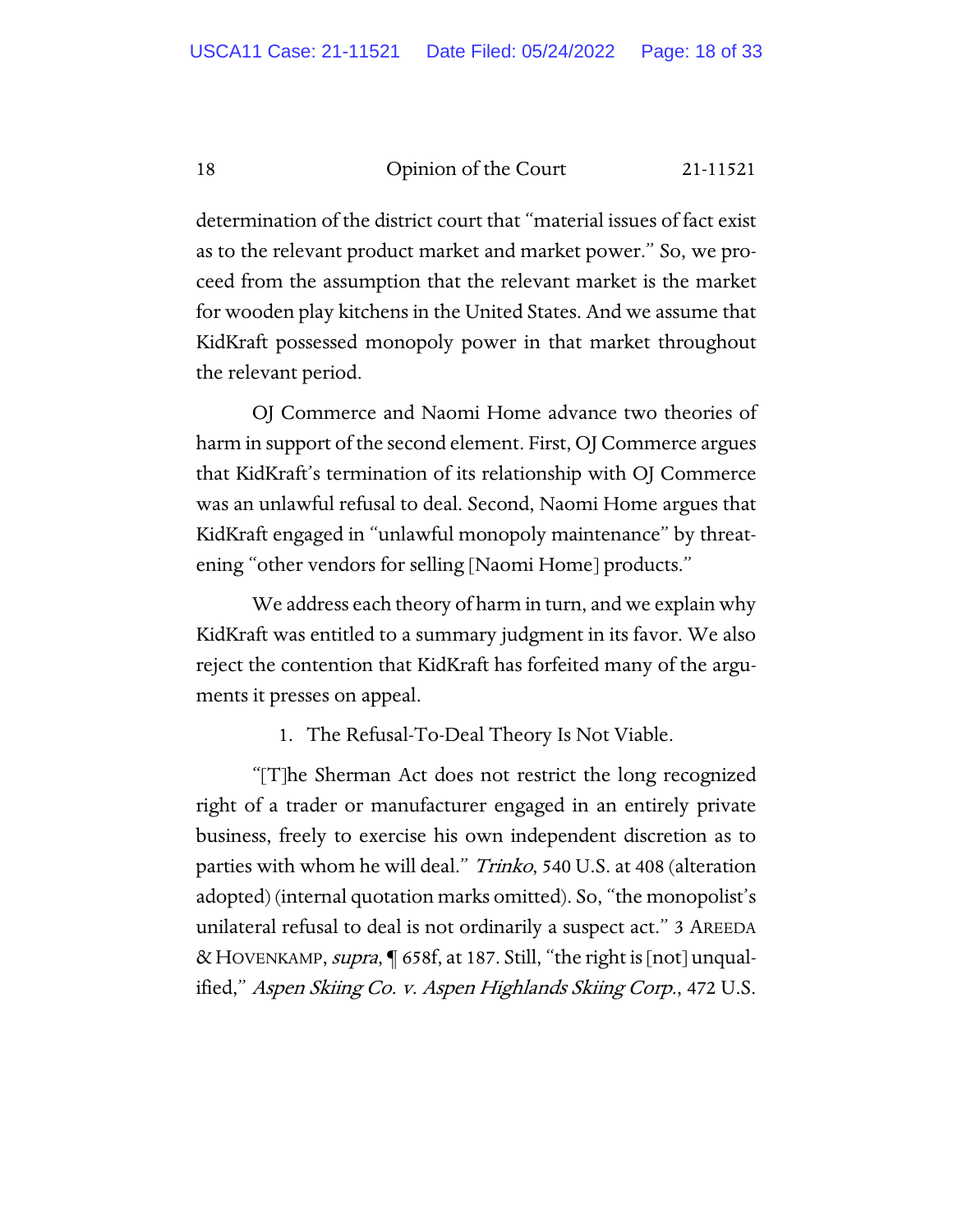585, 601 (1985), and "a refusal to deal under some circumstances 'can constitute anticompetitive conduct and violate [section] 2,'" Duty Free Ams., Inc. v. Estée Lauder Cos., 797 F.3d 1248, 1265 (11th Cir. 2015) (quoting  $Trinko$ , 540 U.S. at 408). But because "the [Supreme] Court has 'been very cautious in recognizing exceptions' to th[e] [general] rule," we must begin by considering "whether [the] refusal to deal alleg[ed] [here] 'fit[s] within existing exceptions or provide[s] a basis, under traditional antitrust principles, for recognizing a new one.'" Id. (alteration adopted) (quoting Trinko, 540 U.S. at 408).

OJ Commerce does not ask us to craft a new exception and argues only that the exception in Aspen Skiing Co. v. Aspen Highlands Skiing Corp. applies. "[I]n Aspen Skiing, a system was developed in Aspen, Colorado[,] at a time when each of its [four] major ski resorts were independently owned, under which skiers could purchase an 'all-Aspen' pass that would allow them to use speciallypurchased tickets interchangeably at all the resorts." Duty Free Ams., 797 F.3d at 1265–66. "One company, Ski Co., subsequently gained control of three of the four major resorts, but the fourth, Highlands, remained independent." *Id.* at 1266. "Ski Co. then unilaterally discontinued the 'all-Aspen' pass, and subsequently refused to enter into any cooperative arrangement allowing Highlands customers access to any of its resorts." *Id.* "It also refused to sell lift tickets to Highland, even when Highland offered to pay the market retail price of the tickets." *Id.* The Supreme Court "upheld a jury verdict for [Highlands], reasoning that 'the jury may well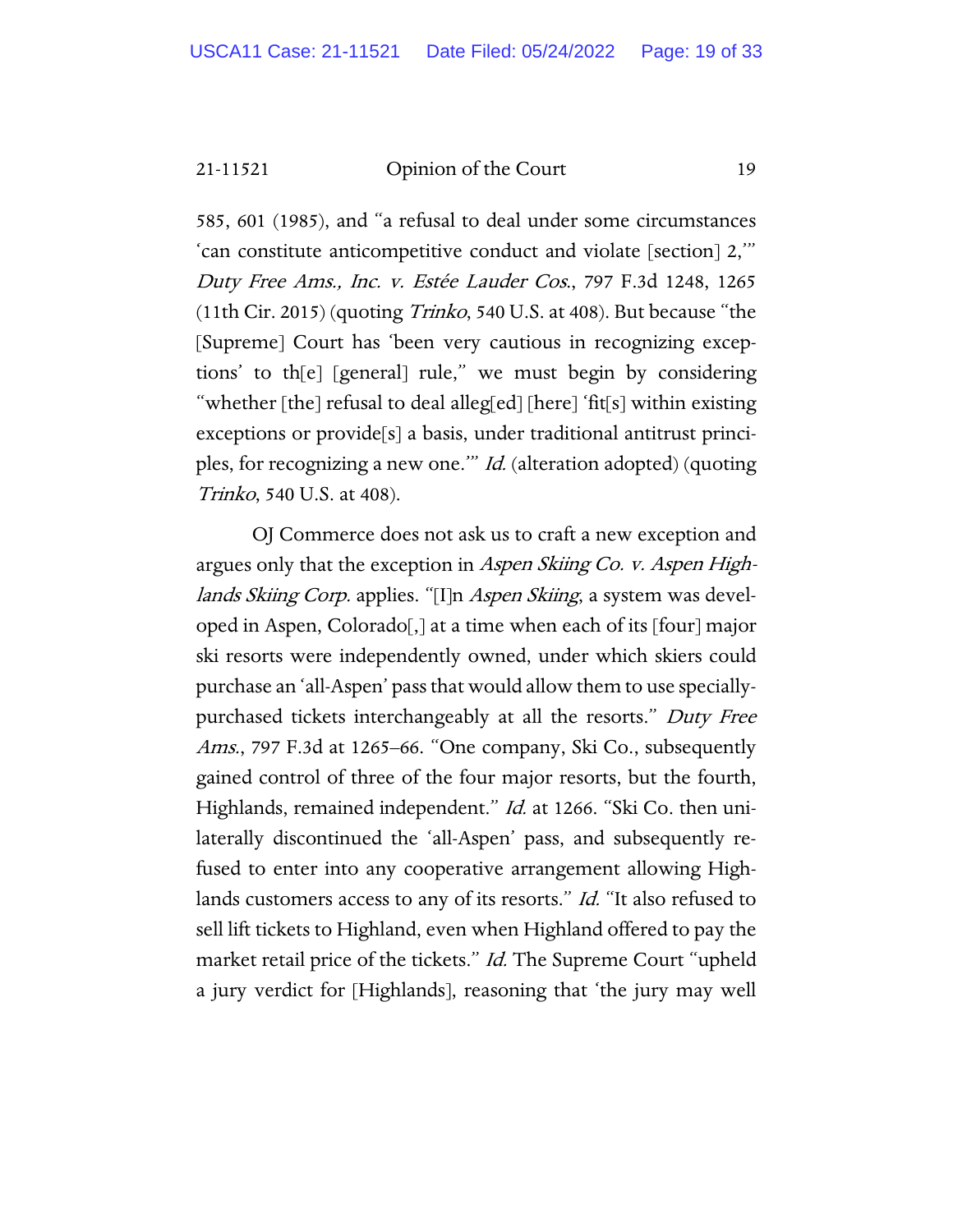have concluded that [Ski Co.] elected to forgo these short-run benefits because it was more interested in reducing competition over the long run by harming its smaller competitor." Trinko, 540 U.S. at 409 (alterations adopted) (quoting *Aspen Skiing*, 472 U.S. at 608).

Aspen Skiing does not assist OJ Commerce. The Supreme Court in "*Trinko* clarified that *Aspen Skiing* embodies only a 'limited exception' to the general rule that firms may choose the other companies with which they deal." Duty Free Ams., 797 F.3d at 1266 (quoting *Trinko*, 540 U.S. at 409). And because "Aspen Skiing is at or near the outer boundary of [section] 2 liability," Trinko, 540 U.S. at 409, the Supreme Court has declined to extend the exception when presented with facts that differ materially from those presented in *Aspen Skiing, see id.* at 409–11 (distinguishing and declining to extend the Aspen Skiing exception); Pac. Bell Tel. Co. v. linkLine Commc'ns, Inc., 555 U.S. 438, 448–50 (2009) (applying, in a section-two case involving a "price-squeeze claim[]," the general rule of non-liability stated in *Trinko* and distinguishing *Aspen Ski*ing). The courts of appeals have followed suit. See, e.g., Duty Free Ams., 797 F.3d at 1267–68; Novell, Inc. v. Microsoft Corp., 731 F.3d 1064, 1074–76 (10th Cir. 2013) (Gorsuch, J.); cf. Viamedia, Inc. v. Comcast Corp., 951 F.3d 429, 458–59 (7th Cir. 2020) (applying Aspen Skiing only after comparing the facts presented in the appeal with thirteen "facts found . . . in *Aspen Skiing* . . . which the Supreme Court considered significant to its analysis"). The facts here are materially different from those in *Aspen Skiing*.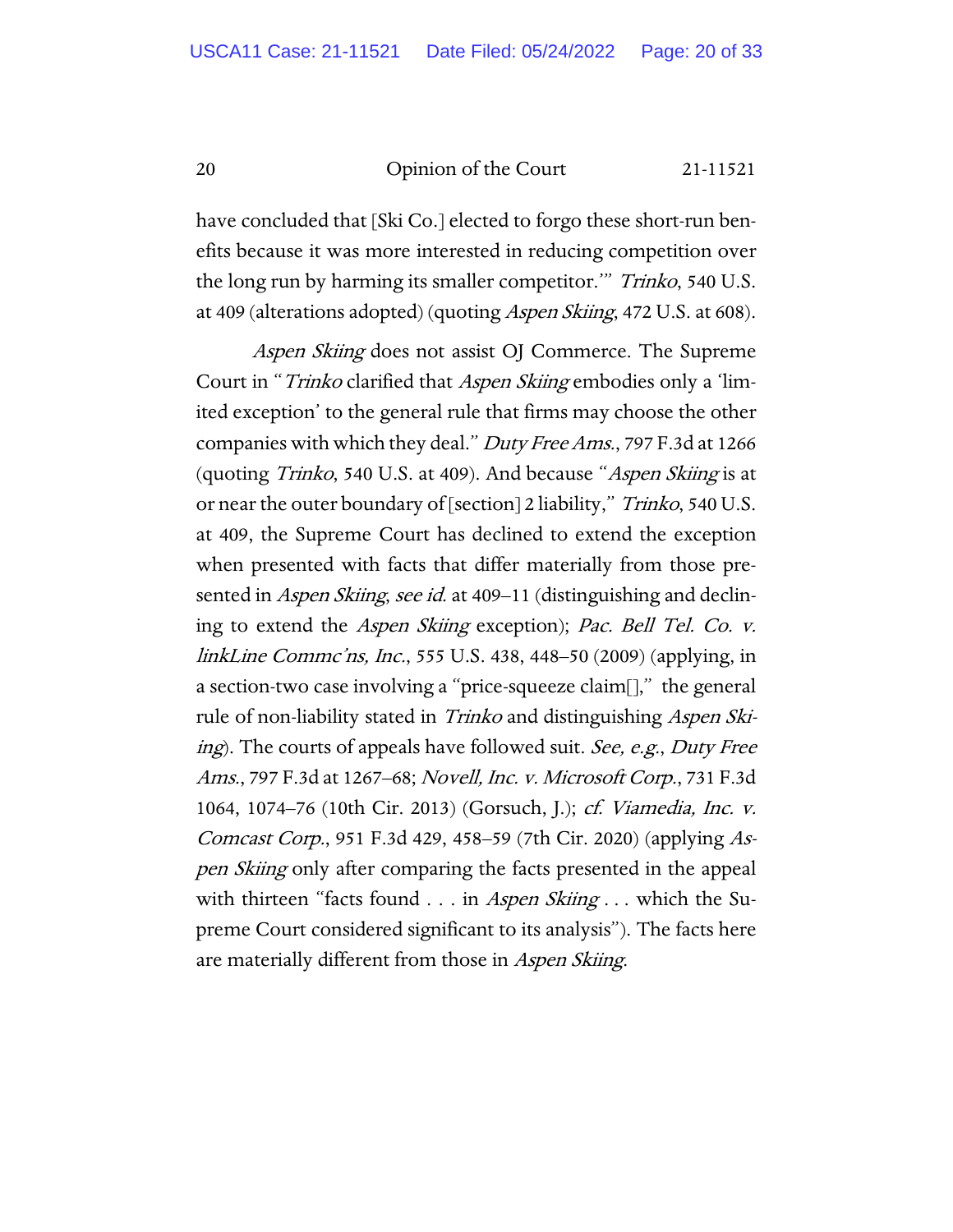"[T]he present case does not fit within the limited exception recognized in *Aspen Skiing*" because OJ Commerce has not established "that [KidKraft] voluntarily engaged in a course of dealing with its rivals." See Trinko, 540 U.S. at 409; Novell, 731 F.3d at 1074 ("To invoke *Aspen's* limited exception, the Supreme Court and we have explained, . . . there must be a preexisting voluntary and presumably profitable course of dealing between the monopolist and rival."); Transhorn, Ltd. v. United Techs. Corp. (In re Elevator Antitrust Litig.), 502 F.3d 47, 53 (2d Cir. 2007) ("Th[e] [Aspen Skiing] exception applies when a monopolist seeks to terminate a prior (voluntary) course of dealing with a competitor."). The competitors in *Aspen Skiing* had "cooperated for years" to sell a "joint offering." Trinko, 540 U.S. at 408–09; see also Viamedia, 951 F.3d at 458–59 (listing the "[l]ong-term business relationship that created [a] joint offering" in *Aspen Skiing* as a "significant" fact). By contrast, there is no evidence here of a joint offering by competitors. KidKraft did not voluntarily engage in a course of dealing with its competitor, Naomi Home. And OJ Commerce, which *did* have an established commercial relationship with KidKraft, was not a competitor in the relevant market.

Because KidKraft and Naomi Home were never in business together, KidKraft's termination of its relationship with OJ Commerce also did not cause Naomi Home's "share of the market for [wooden play kitchens to] decline[] steadily." See Aspen Skiing, 472 U.S. at 594; *cf. Duty Free Ams.*, 797 F.3d at 1266 ("[In *Aspen Skiing*,] Highlands's market share dropped from approximately 20% to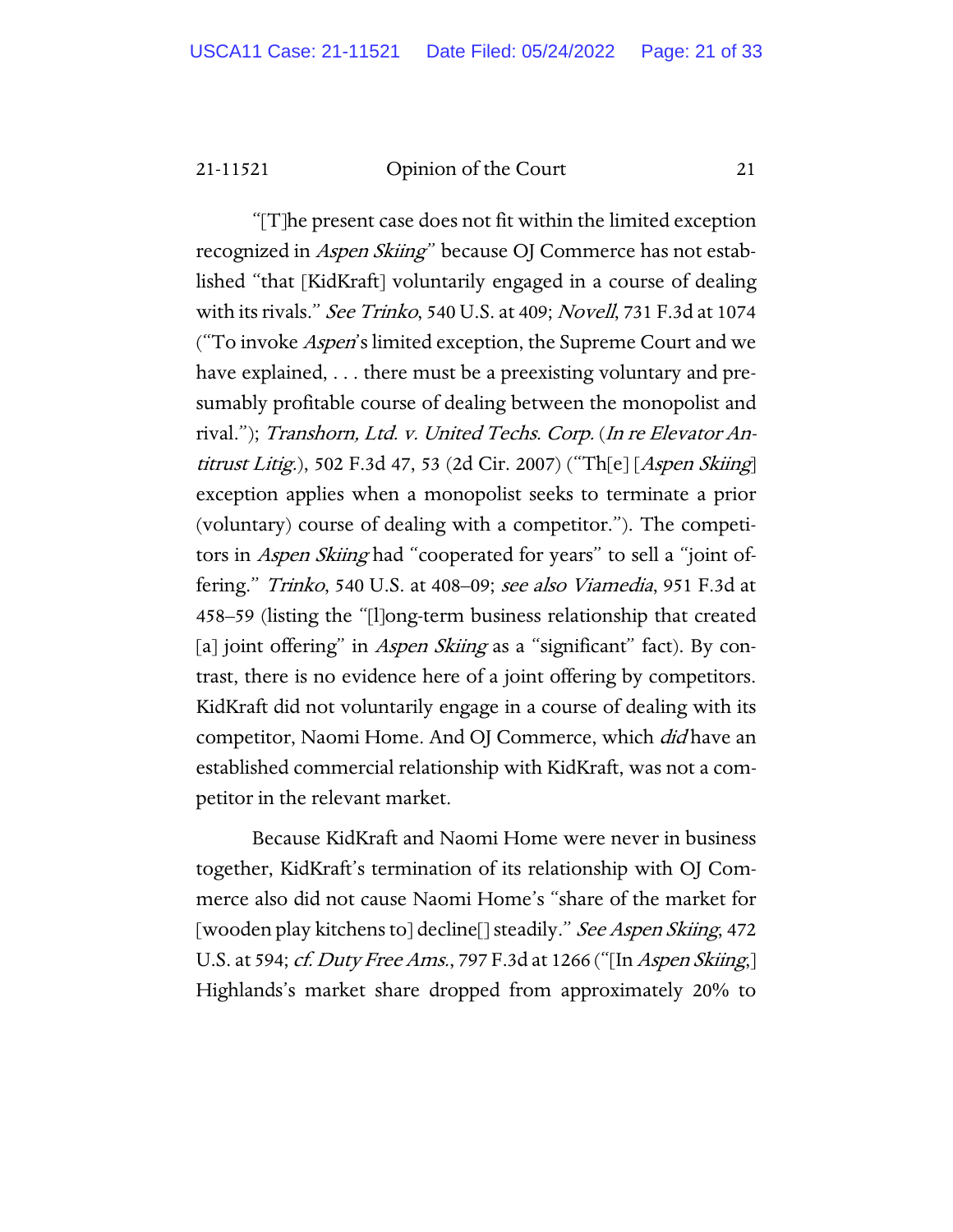11% over the four year period after the pass was discontinued."). To the contrary, it is undisputed that, "after KidKraft's termination of its agreement with OJ[] [Commerce], [Naomi Home's] prices fell considerably while its sales of [wooden play kitchens] increased considerably." And Naomi Home attributes this expansion in output to the "terminat[ion] [of OJ Commerce's] relationship" with KidKraft. In other words, KidKraft's termination of OJ Commerce fostered the growth of a new entrant in the market—a result that OJ Commerce agrees is pro-competitive. Extending *Aspen Skiing* to a situation in which termination led to the growth of a competitor would be inconsistent with the hornbook principle that "it is inimical to the antitrust laws to award damages for losses stemming from continued competition." See Cargill, Inc. v. Monfort of Colo., Inc., 479 U.S. 104, 109–110 (1986) (alterations adopted) (internal quotation marks omitted).

In any event, OJ Commerce has failed to offer evidence that would permit a reasonable jury to conclude that the termination harmed competition in the market for wooden play kitchens. See Spanish Broad. Sys., 376 F.3d at 1074. OJ Commerce argues that the evidence establishes "that [the] termination [of OJ Commerce] was quickly followed by an increase in KidKraft's [wooden play kitchen] prices." But this evidence, without more, is insufficient to prove harm to competition.

"[T]he primary purpose of the antitrust laws is to protect *in*terbrand competition," State Oil v. Khan, 522 U.S. 3, 15 (1997) (emphasis added)—that is, "the competition among manufacturers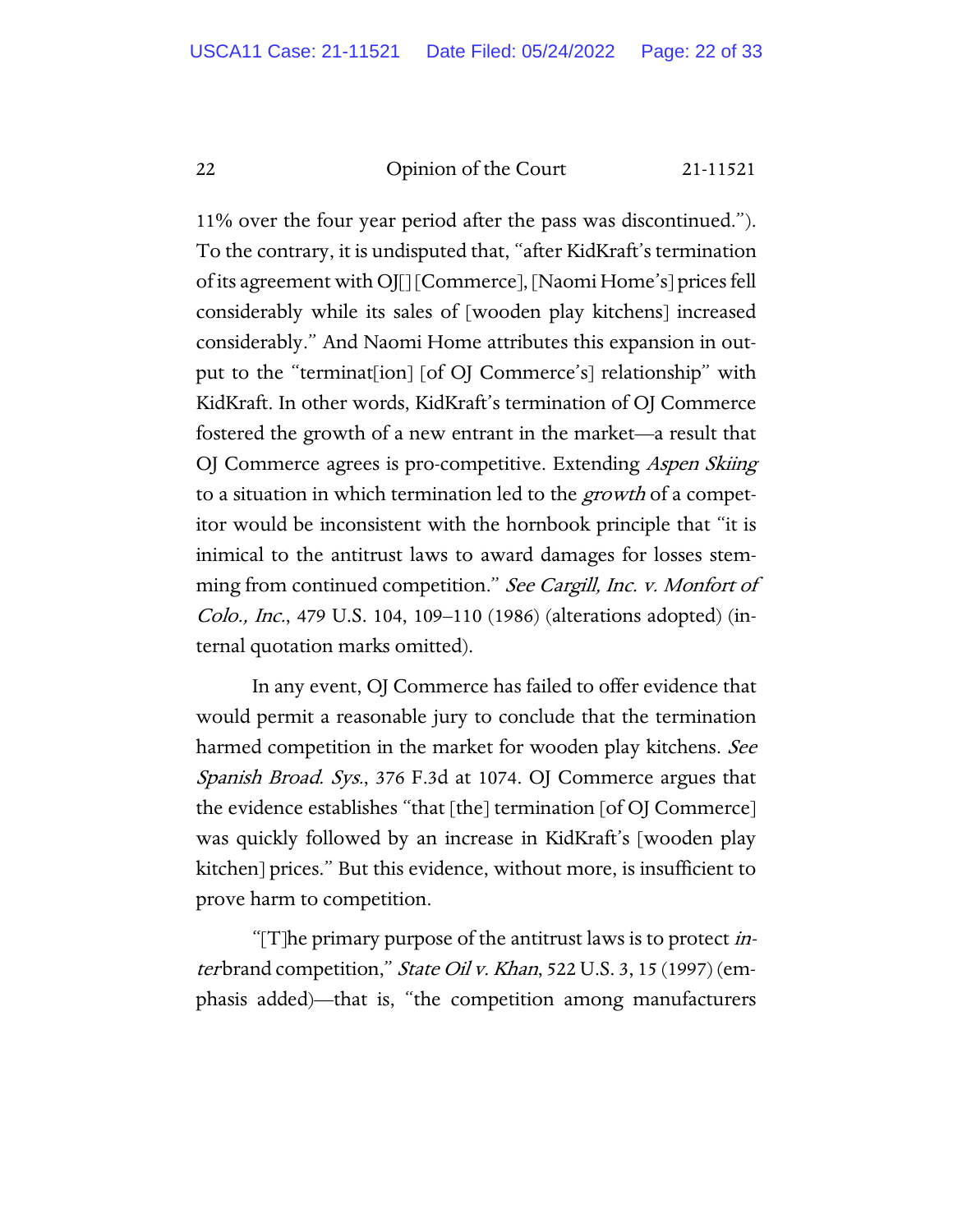selling *different* brands of the same type of product," Leegin Creative Leather Prods., Inc. v. PSKS, Inc., 551 U.S. 877, 890 (2007) (emphasis added). By contrast, evidence about the effect of termination on the prices retailers charged for KidKraft wooden play kitchens relates to "*intra* brand competition—the competition among retailers selling the *same* brand." *Id.* (emphases added). Because a "reduc[tion] [in] intrabrand competition" "can stimulate interbrand competition," *id.*, an antitrust plaintiff cannot rely on evidence of reduced intrabrand competition alone but must offer evidence connecting that reduction to "marketwide"—that is, interbrand—"increased prices or reduced output," see Jacobs v. Tempur-Pedic Int'l, Inc., 626 F.3d 1327, 1340 (11th Cir. 2010); cf. Spanish Broad. Sys., 376 F.3d at 1075 ("[C]onduct that injures individual firms rather than competition in the market as a whole does not violate [s]ection [t]wo."); 3B AREEDA & HOVENKAMP, supra,  $\P$  760b1, at 51 ("[S]o-called 'intrabrand' restraints . . . are generally irrelevant for Sherman Act [section] 2 purposes, because they do not impair the competitive opportunities of rivals.").

OJ Commerce identifies no evidence of harm to interbrand competition. Instead, it concedes that the "increas[e] [in] price" on which their expert relied was an increase in "the price . . . of KidKraft" products. (Emphasis added) (internal quotation marks omitted). And the experts for both sides agree that marketwide unit sales increased year-on-year following KidKraft's termination of OJ Commerce, suggesting that the termination did not cause a marketwide decrease in output. Without evidence establishing or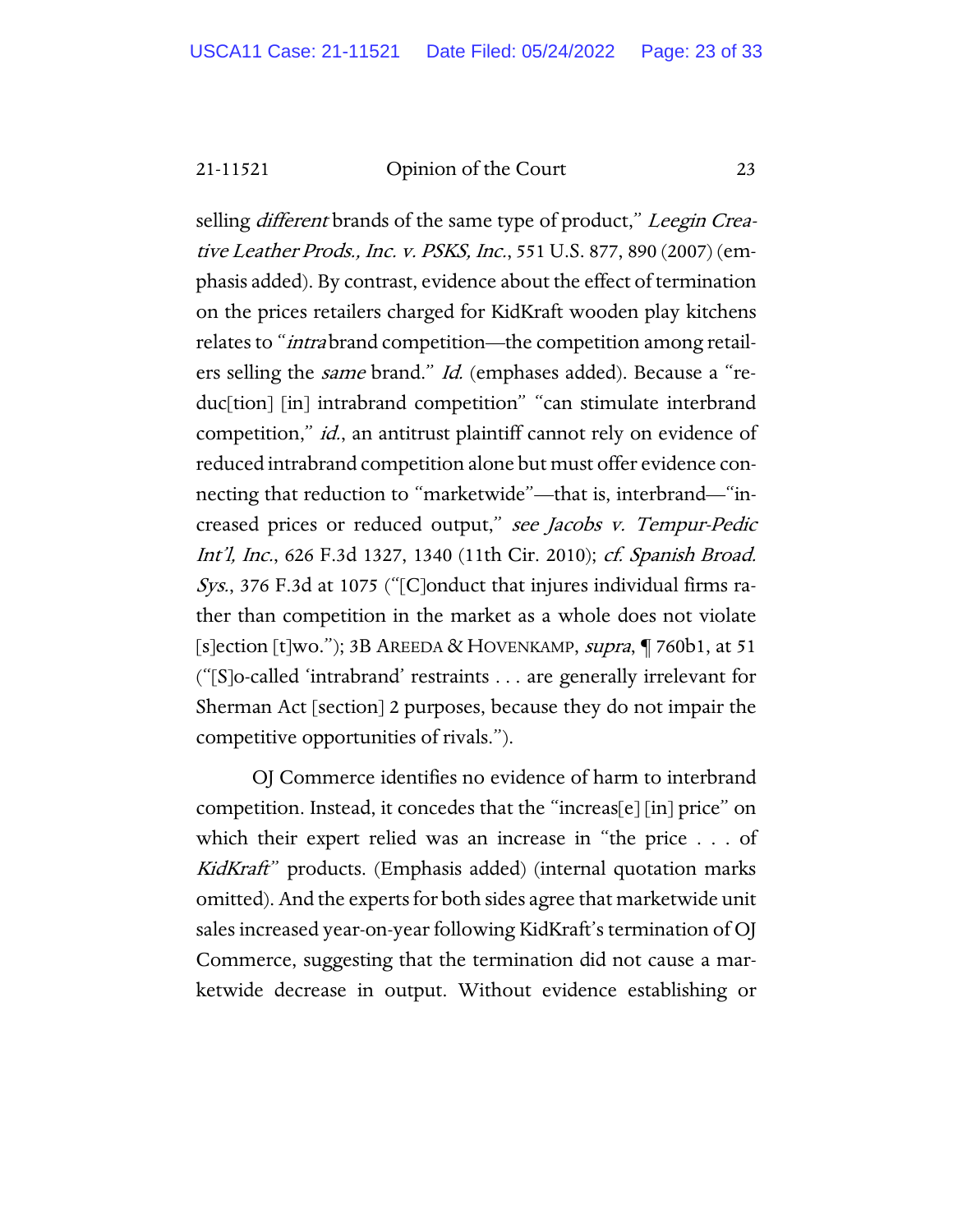reasonably implying harm to the interbrand market, OJ Commerce's *Aspen Skiing* theory fails.

## 2. The Evidence Does Not Support the Monopoly-Maintenance Theory.

Naomi Home argues that KidKraft violated section two by "threaten[ing]" to cut off "vendors for selling [Naomi Home] products," but, as an initial matter, the parties disagree about the correct name for—and test that applies to—this kind of section-two theory of harm. KidKraft contends that Naomi Home's theory of harm must be assessed using the framework for an "exclusive dealing" arrangement. Naomi Home responds that, unlike exclusive-dealing arrangements, which "are common and can be procompetitive," McWane, Inc. v. Fed. Trade Comm'n, 783 F.3d 814, 827 (11th Cir. 2015), KidKraft's conduct is a "'naked exclusion'" with "no arguable benefits to competition," (quoting 3B AREEDA & HOVENKAMP, *supra*, ¶ 768a5, at 167). We agree with KidKraft.

Our precedent treats "conditional refusals to deal—i.e., one firm . . . [unilaterally] refus[ing] to deal with another firm unless some condition is met," *Viamedia*, 951 F.3d at 453 (internal quotation marks omitted)—and exclusive dealing as synonymous, see Seagood Trading Corp. v. Jerrico, Inc., 924 F.2d 1555, 1567 (11th Cir. 1991) ("[A] party may choose with whom he will do business and . . . this behavior . . . [is] referred to as 'exclusive dealing[.]" (internal quotation marks omitted)); cf. Le Page's Inc. v. 3M (Minn. Mining & Mfg. Co.), 324 F.3d 141, 157 (3d Cir. 2003) (en banc) (explaining that the term "exclusive dealing" includes "arrangements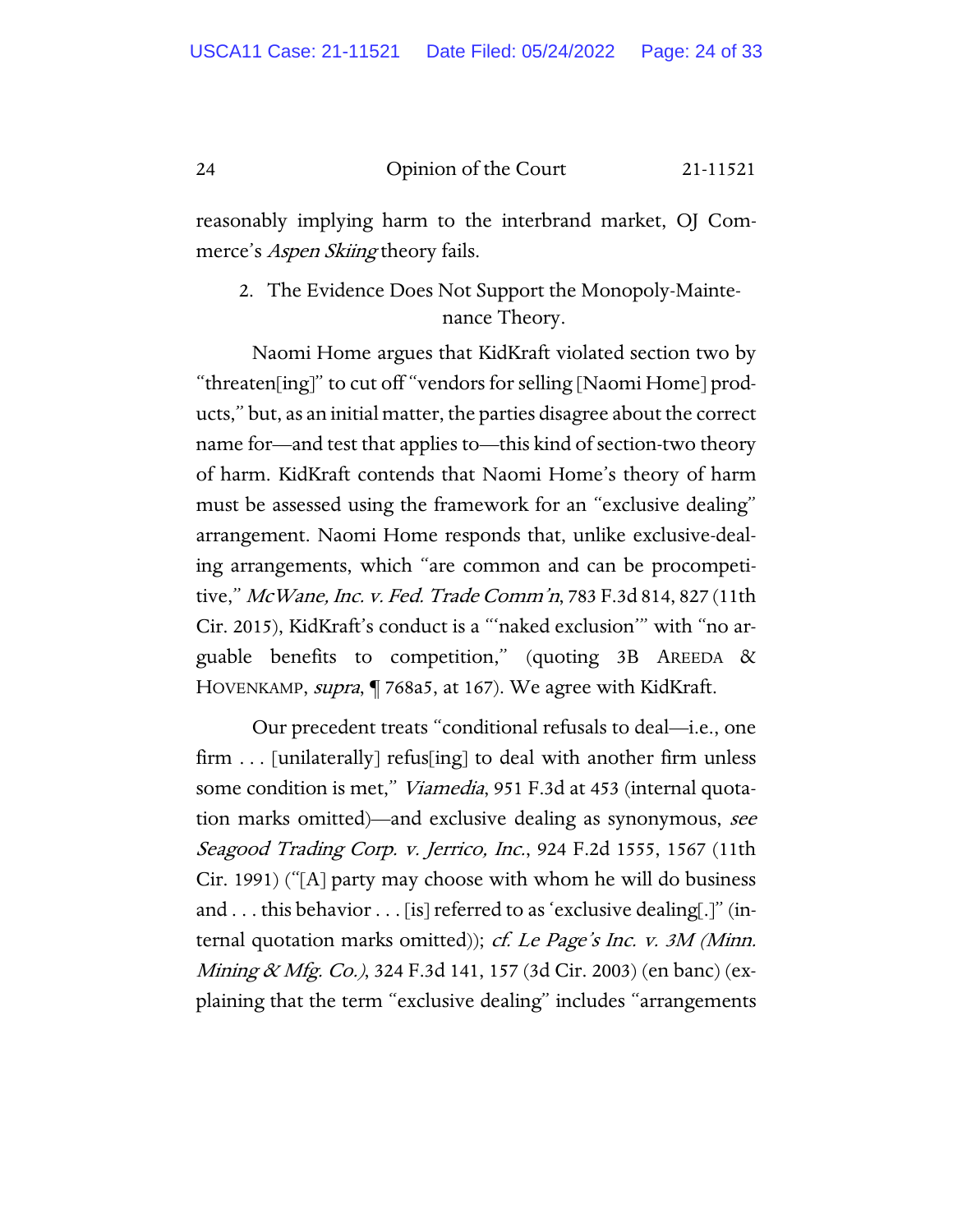which, albeit not expressly exclusive, effectively foreclosed the business of competitors"). Because Naomi Home argues that KidKraft refused to deal with retailers unless a certain condition the retailers' abstention from purchasing Naomi Home products was met, the theory sounds in exclusive dealing. And Naomi Home's contention about the arguable benefits to competition is relevant to the *merits* of the exclusive-dealing theory, not to its label. See McWane, 783 F.3d at 833.

We have employed a burden-shifting approach "to evaluate an exclusive dealing monopoly maintenance [theory of harm]." Id. "First, the [plaintiff] must show that the monopolist's conduct had the anticompetitive effect of harming competition, not just a competitor." Id. (alteration adopted) (internal quotation marks omitted). "If the [plaintiff] succeeds in demonstrating this anticompetitive harm, the burden then shifts to the defendant to present procompetitive justifications for the exclusive conduct, which the [plaintiff] can refute." *Id.* "If the court accepts the defendant's proffered justifications, it must then decide whether the conduct's procompetitive effects outweigh its anticompetitive effects." Id. As part of its initial burden to prove anticompetitive harm, the plaintiff must prove that "the exclusive dealing arrangements" foreclosed "a substantial share of the market." Id. at 837.

We divide our discussion of the exclusive-dealing theory in two parts. We first explain that some of Naomi Home's account of KidKraft's exclusionary conduct is not supported by substantive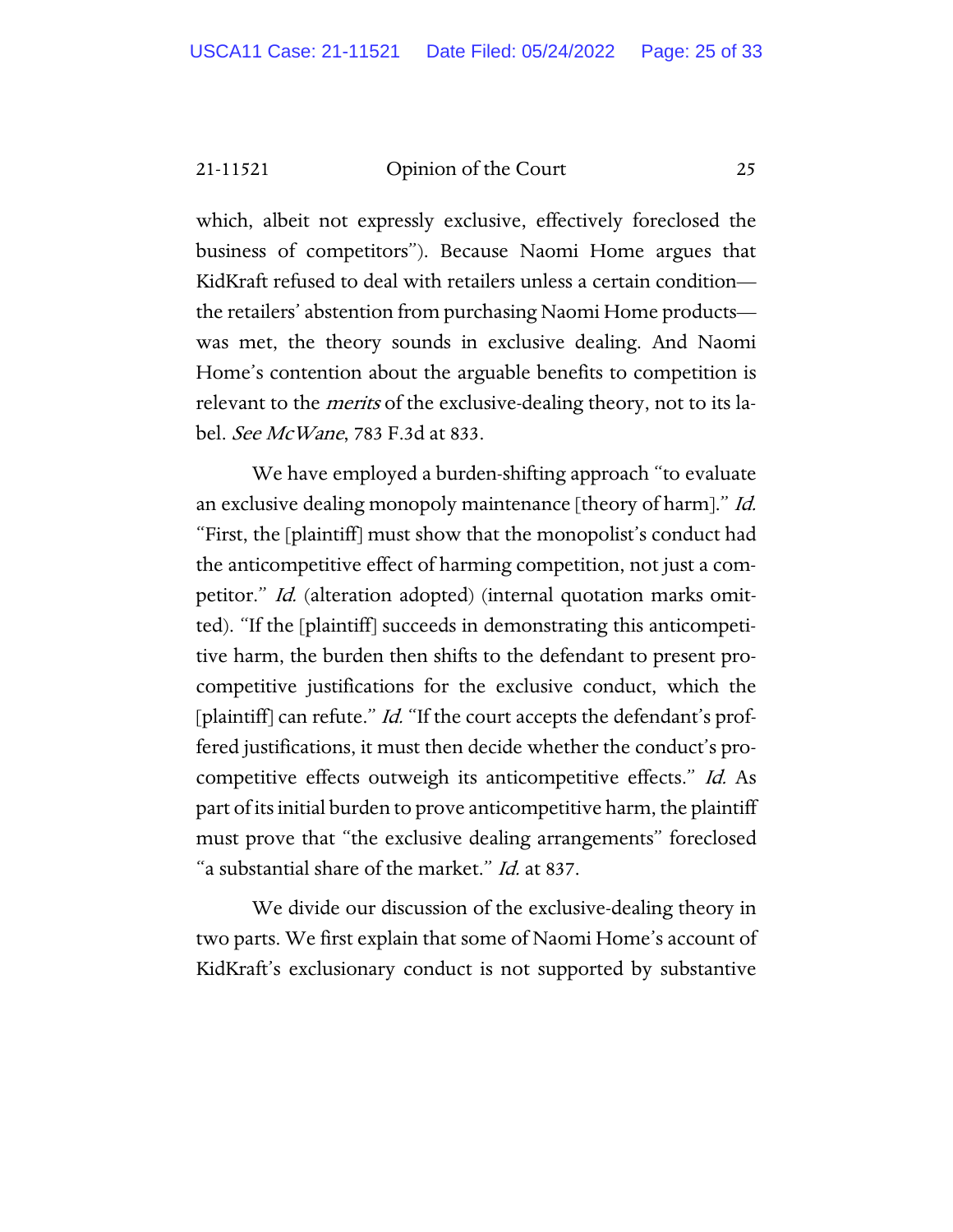evidence. We then explain that Naomi Home has failed to prove substantial foreclosure.

# a. The Evidence Does Not Create a Genuine Dispute About Some of the Alleged Exclusionary Conduct.

Naomi Home contends that it has elicited sufficient evidence to proceed to trial on its exclusive-dealing theory because "KidKraft took two distinct actions to stop [its] market entry." "First, from 2015 through November 2016, KidKraft threatened to cut off OJ[] [Commerce] unless Naomi Home stopped producing any additional products that competed with KidKraft." "Second, after the November 2016 termination, KidKraft threatened to take action against third party sellers such as Costco if they sold the Naomi Home [wooden play kitchen]."

According to Naomi Home, the first set of "distinct actions" consists of a threat and coerced agreement in 2015 and a threat in 2016. Naomi Home asserts that Matan Wolfson, a KidKraft employee, threatened Weiss in 2015 "that KidKraft would cut off OJ[] [Commerce] from further KidKraft products unless OJ[] [Commerce] agreed to stop selling Naomi Home products." It asserts that, "[o]n the same call, . . . [i]t was agreed Naomi Home would cease the development and sale (via OJ[] [Commerce] or otherwise) of additional competing products and, in exchange, OJ[] [Commerce] would be permitted to continue reselling KidKraft products." And it asserts that, in November 2016, another KidKraft employee "told [Weiss that] OJ[] [Commerce] had to either stop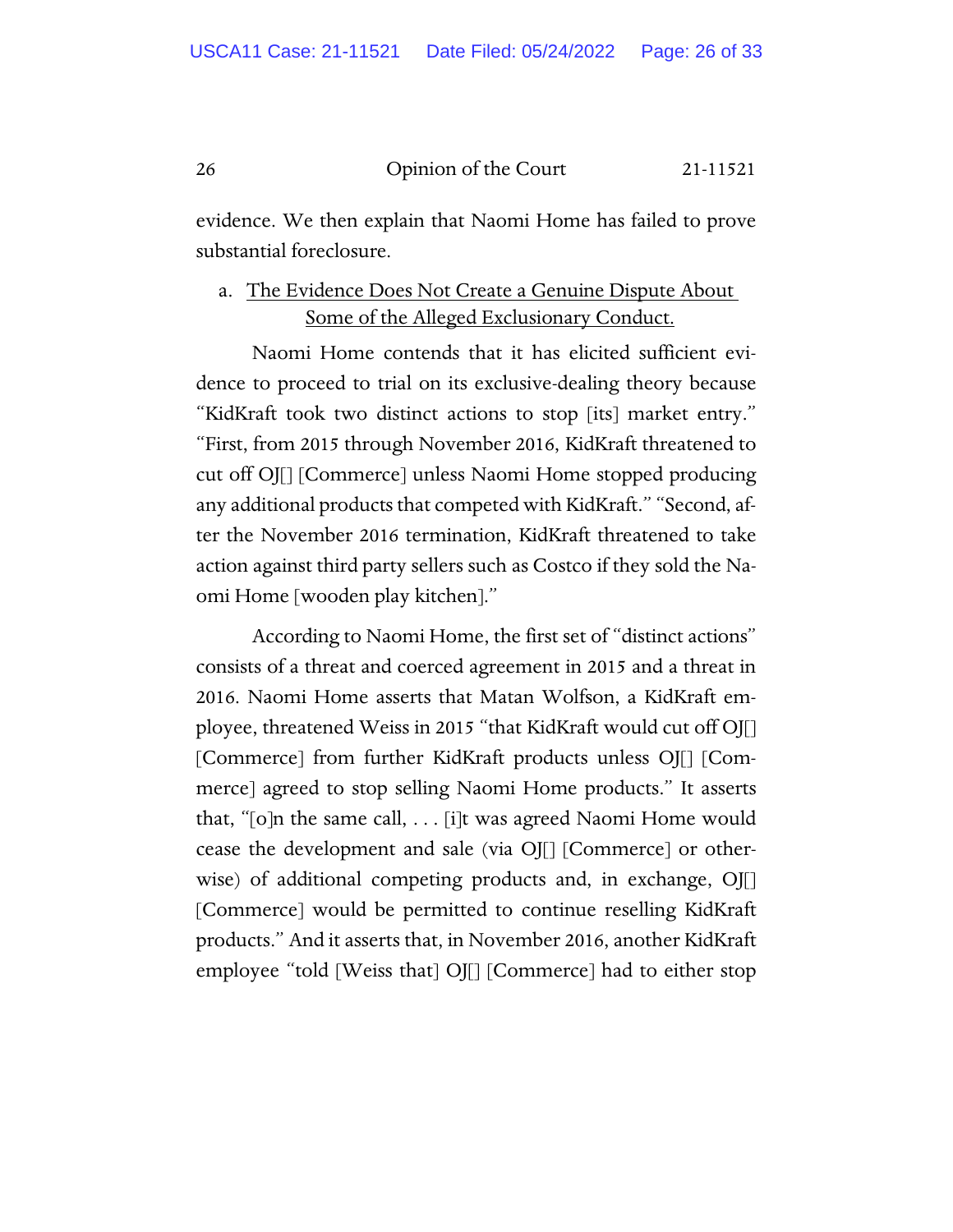selling the Naomi Home kitchen altogether or lose its KidKraft business relationship completely."

Naomi Home has adduced sufficient evidence to create a genuine dispute about the 2015 and 2016 threats, but evidence of an agreement in 2015—for Naomi Home to limit production and cease innovation in exchange for continued KidKraft sales to OJ Commerce—is wanting. To be sure, Weiss initially testified that he and Wolfson "came to some sort of . . . understanding that [Naomi Home] w[ould] not be selling to retailers our product and not be producing . . . any new products that compete with KidKraft, and that would be sufficient to retain the relationship with KidKraft." But, when pressed for more details, Weiss testified that he proposed cutting back production of Naomi Home products and that Wolfson stated that he would "take [the proposal] up the chain and . . . let [Weiss] know." Weiss never "heard . . . back from [Wolfson]." Weiss did not "follow up with Mr. Wolfson about th[e] . . . proposal." A KidKraft account representative to whom Weiss reached out told Weiss that "it's not a concern." And, by Weiss's own account, "the situation went away."

The evidence also does not support the second alleged set of "distinct actions"—that KidKraft "threatened to take action against third party sellers such as Costco if they sold the Naomi Home [wooden play kitchen]." It is undisputed that Naomi Home "subpoenaed over 20 retailers and suppliers and asked them to produce evidence that KidKraft threatened to foreclose or foreclosed Naomi Home ... from the market," but received no such evidence in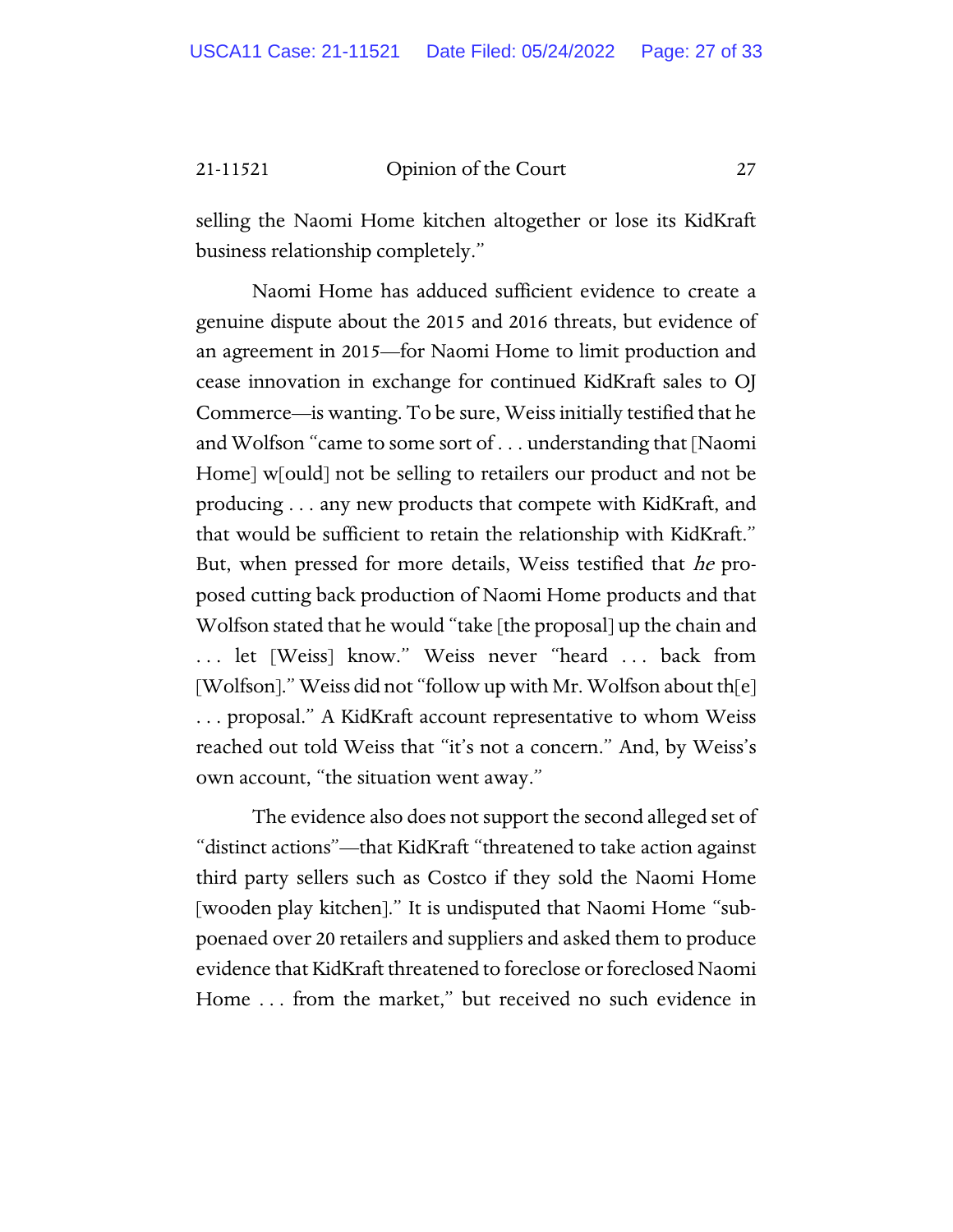response. Instead, the head toy buyer for Costco testified that she was "not aware of KidKraft ever issuing any threat of any kind to Costco," and that, because of her position, she "would be aware of such a threat if one had been made." She also testified that, if Costco were to receive such a threat, "Costco . . . would not yield."

Naomi Home argues that a genuine dispute remains because a jury could infer an agreement between Costco and KidKraft from conversations Weiss and Drobnis had with Costco employees. Weiss "was told by . . . Drobnis that Shannon Lord told him that [Costco] couldn't buy the Naomi Home kitchen" because "the category was already filled." Drobnis "received the impression" from his conversation with Costco "that [Costco] did not want to carry a product that would directly compete with KidKraft and thereby upset the applecart." And Weiss maintains that, in a separate conversation, Lord told him "that [Costco] didn't want to jeopardize [its] relationship with KidKraft."

This evidence does not permit a reasonable inference that KidKraft used its monopoly power to coerce Costco into boycotting Naomi Home. To be sure, the Court must credit as true Weiss's testimony that a Costco buyer told him that Costco was afraid of souring its relationship with KidKraft. See Washington, 25 F.4th at 897. But, for Naomi Home's contention to be correct, one must draw the inference from Weiss's testimony that Costco's reluctance to buy resulted from acquiescence in a KidKraft threat. And that inference is not a reasonable one. Evidence of a threat to Costco or of Costco's acquiescence "did not surface during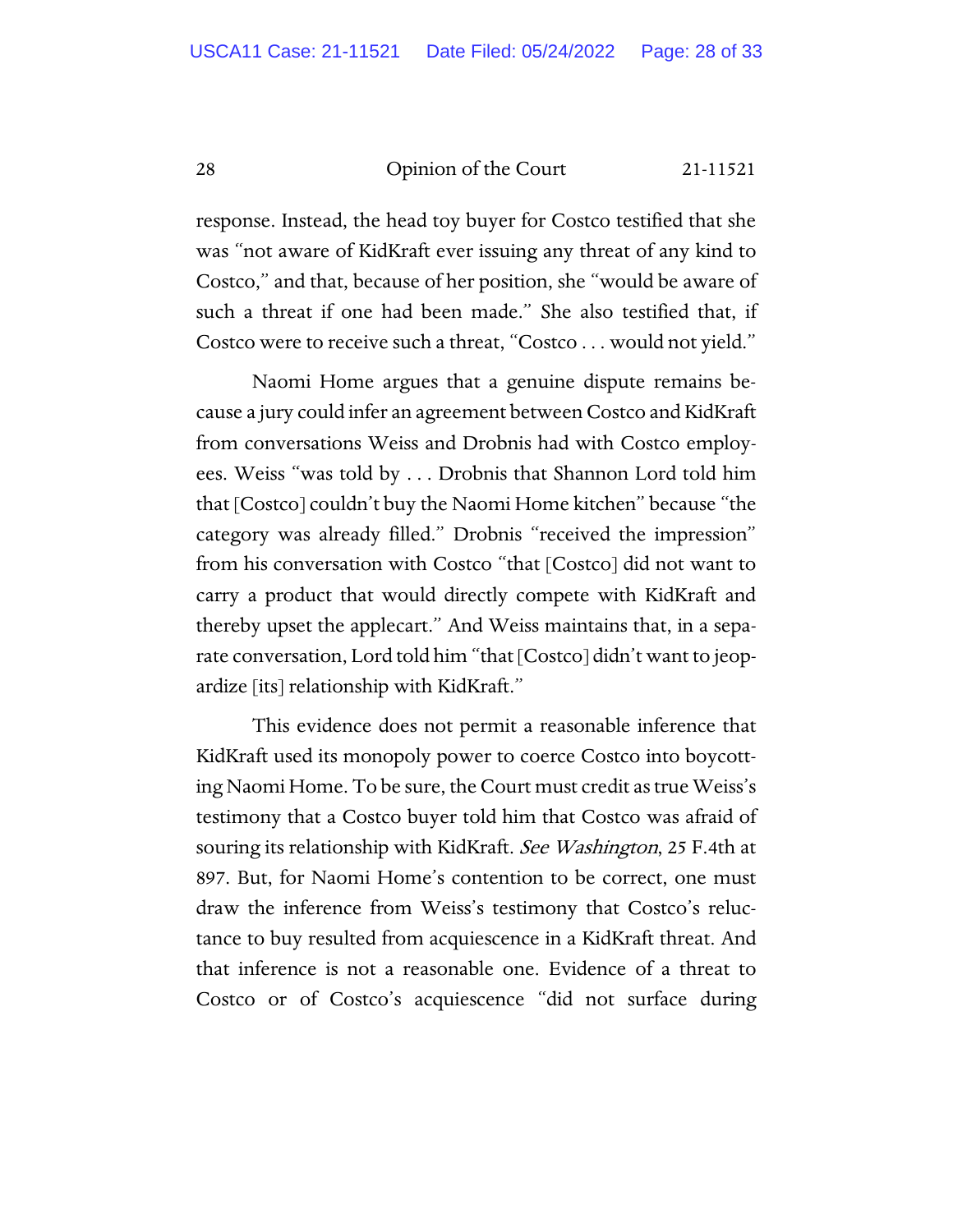discovery." Martin v. Fin. Asset Mgmt. Sys., Inc., 959 F.3d 1048, 1055 (11th Cir. 2020). And, "[a]bsent any [such evidence], we are . . . left with [a] hypothesized account of [a] . . . meeting [between KidKraft and Costco.] [B]ut . . . speculation is not evidence." See id. Indeed, if KidKraft was in fact a monopolist in the market for wooden play kitchens, it would have been rational for Costco to fear upsetting KidKraft even without a threat. And it would have been lawful for Costco to decide unilaterally not to deal with Naomi Home on that basis. See NYNEX Corp. v. Discon, Inc., 525 U.S. 128, 137 (1998).

In antitrust disputes where conduct is as consistent with unlawful "concerted action" as it is with lawful "independent action," the plaintiff must present "evidence that tends to exclude the possibility that the manufacturer and nonterminated distributors were acting independently." See Monsanto Co. v. Spray-Rite Serv. Corp., 465 U.S. 752, 763–64 (1984); see also Dunnivant v. Bi-State Auto Parts, 851 F.2d 1575, 1583 (11th Cir. 1988) ("To infer conspiracy from terminations or refusals to deal would, in effect, deter or penalize perfectly legitimate conduct." (internal quotation marks omitted)). Naomi Home presented no such evidence. To the contrary, Naomi Home concedes "that Costco in February 2017 opted not to carry KidKraft's wooden kitchen" or Naomi Home's kitchen and instead chose "to carry a competitor's product."

b. Naomi Home Has Not Established Substantial Foreclosure.

Naomi Home offers no evidence that KidKraft's 2015 and 2016 threats to OJ Commerce and its supposed threat to Costco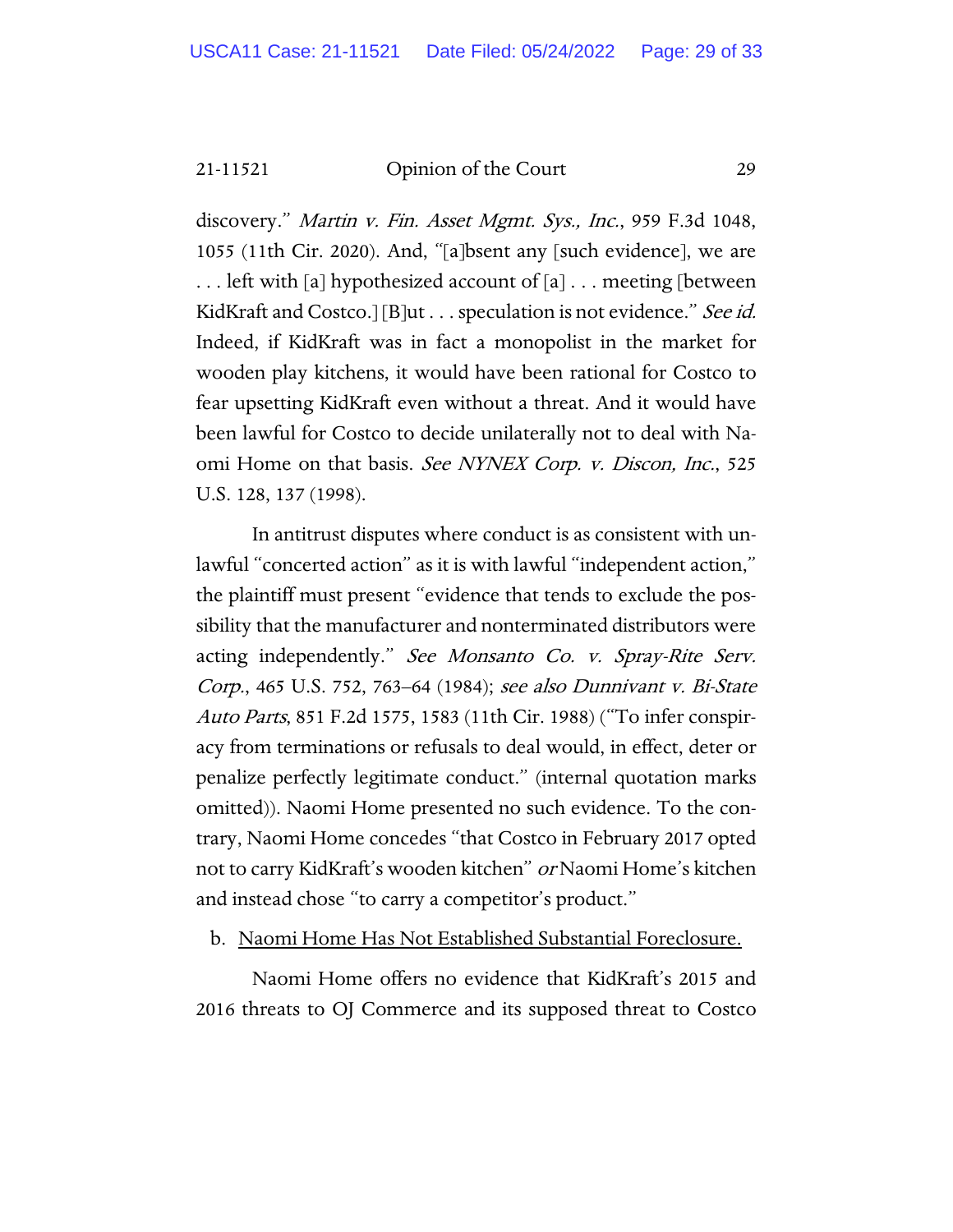caused "competition [to] be[] foreclosed in a substantial share of the line of commerce affected." McWane, 783 F.3d at 835 (internal quotation marks omitted). Instead, Naomi Home cites McWane, Inc. v. Federal Trade Commission, 783 F.3d at 835, 837, for the propositions that "substantial foreclosure is not an essential element of a [section] 2 claim" and that "a lesser degree of foreclosure is required when the defendant is a monopolist." (Internal quotation marks omitted.) But *McWane* supports neither proposition.

McWane confirms that substantial foreclosure remains a necessary element of an exclusive-dealing theory of harm. We explained that, before 1961, "all that was required for an exclusive deal to violate the [antitrust laws] was proof of substantial foreclosure." Id. at 835. In Tampa Electric Co. v. Nashville Coal Co., 365 U.S. 320 (1961), the Supreme Court "continued to emphasize the importance of substantial foreclosure, but opened the door to a broader analysis." McWane, 783 F.3d at 835. Under that analysis, "'[s]ubstantial foreclosure' continues to be a requirement for exclusive dealing to run afoul of the antitrust statutes," "[b]ut foreclosure is usually no longer sufficient by itself." *Id.* at 835, 837. In other words, *Tampa Electric* and the decisions that followed made it harder, not easier, to establish a violation of the antitrust laws based on exclusive dealing.

Naomi Home also misconstrues the necessary degree of foreclosure. McWane did not hold, as Naomi Home implies, that something less than substantial foreclosure will suffice. Instead, this Court explained that, "[t]raditionally[,] a foreclosure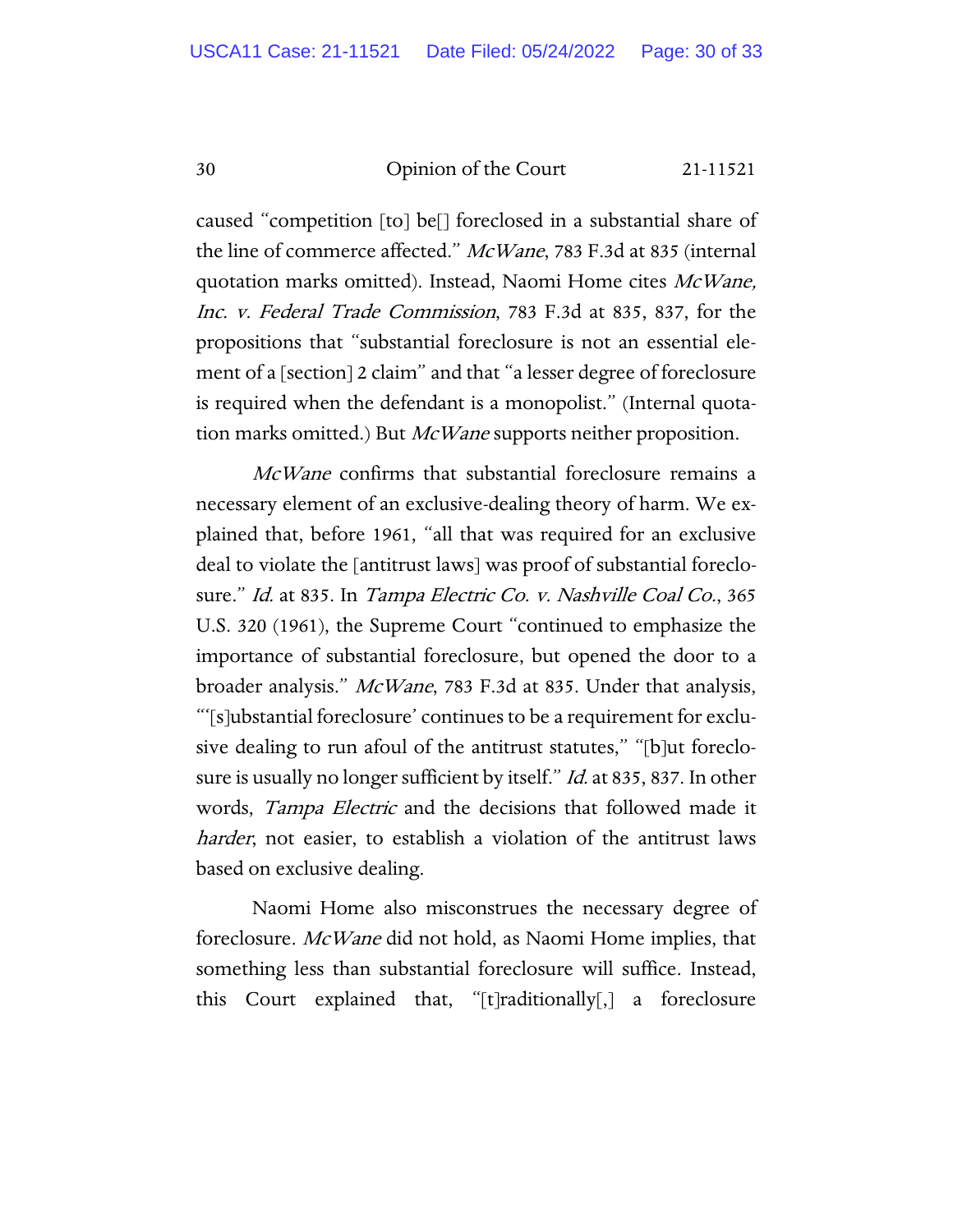percentage of at least 40% has been a threshold for liability in exclusive dealing cases," although "some courts have found that a lesser degree of foreclosure is required when the defendant is a monopolist." Id. at 837 (citing United States v. Microsoft Corp., 253 F.3d 34, 70 (D.C. Cir. 2001) (en banc)). In other words, "'substantial foreclosure' continues to be a requirement," *id.*, even though "courts have varied widely in the degree of foreclosure they consider [substantial]," Eisai, Inc. v. Sanofi Aventis U.S., LLC, 821 F.3d 394, 403 (3d Cir. 2016) (internal quotation marks omitted). In McWane, for example, we concluded that foreclosure of "50–60% of [the] distribution [market]" was high enough to be substantial. See McWane, 783 F.3d at 837–38. And in United States v. Microsoft Corp., the District of Columbia Circuit concluded that Microsoft had caused substantial foreclosure through "exclusive deals with fourteen of the top fifteen access providers in North America, which account[ed] for a large majority of all" providers of the relevant product. *See Microsoft*, 253 F.3d at 70–71 (alteration adopted) (internal quotation marks omitted). But even if we accept that some amount of foreclosure less than forty percent can count as substantial, Naomi Home does not explain what the threshold would be or why.

Nor does Naomi Home explain in its briefs how much of the market for wooden play kitchens was foreclosed by KidKraft's supposed threats to OJ Commerce and Costco. Indeed, given that OJ Commerce rejected KidKraft's request in 2016 not to stock Naomi Home kitchens, that threat could not have caused *any* foreclosure.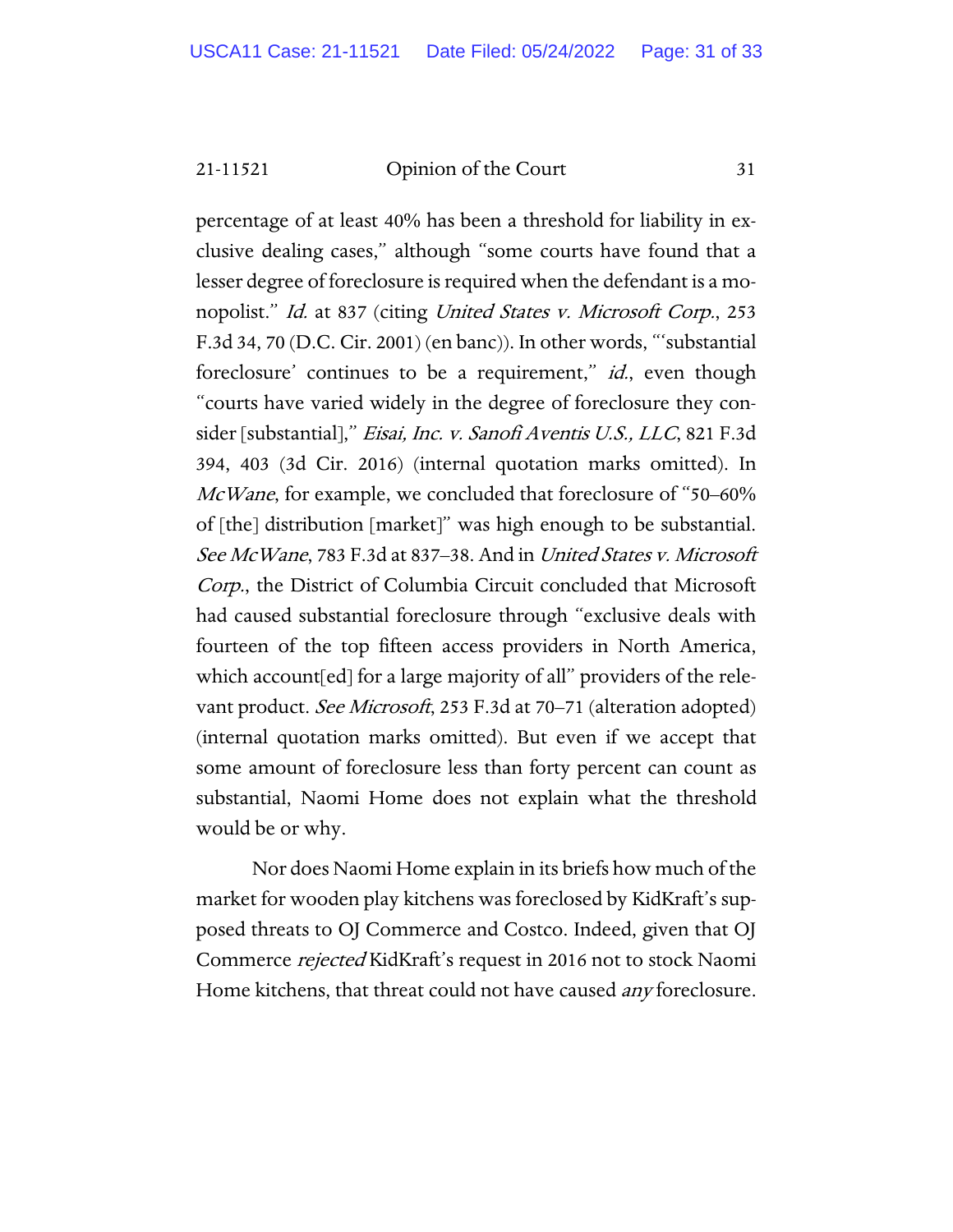Similarly, it is undisputed that, after the 2015 threat, OJ Commerce continued selling both KidKraft and Naomi Home kitchens until November 2016. And Naomi Home has not pointed us to any substantive evidence establishing Costco's market share, a figure that could serve as a proxy for the degree of foreclosure caused by the supposed threat to Costco.

3. KidKraft Has Not Forfeited Its Arguments in Support of Affirmance.

We briefly address OJ Commerce and Naomi Home's meritless contention that KidKraft forfeited many of the arguments it made in its appellate brief. They contend that KidKraft failed to argue before the district court that there was "no proof of agreement with [KidKraft] for [Naomi Home] to not bring additional products to market." But in response to OJ Commerce and Naomi Home's statement of material facts, KidKraft argued that "the cited evidence" did "not support[]" that "KidKraft entered into" Weiss's proposed agreement. Similarly, in a brief in support of its motion for summary judgment, KidKraft wrote that "Plaintiffs' own testimony is that KidKraft took no action in response to [Weiss's] offer."

OJ Commerce and Naomi Home also incorrectly assert that KidKraft raised for the first time on appeal its argument about the absence of evidence of harm to interbrand competition. But, in the district court, KidKraft argued that there was "no evidence that [its] termination of OJ[] [Commerce] caused the sort of constraint in market-wide supply or increase in price that would be required to